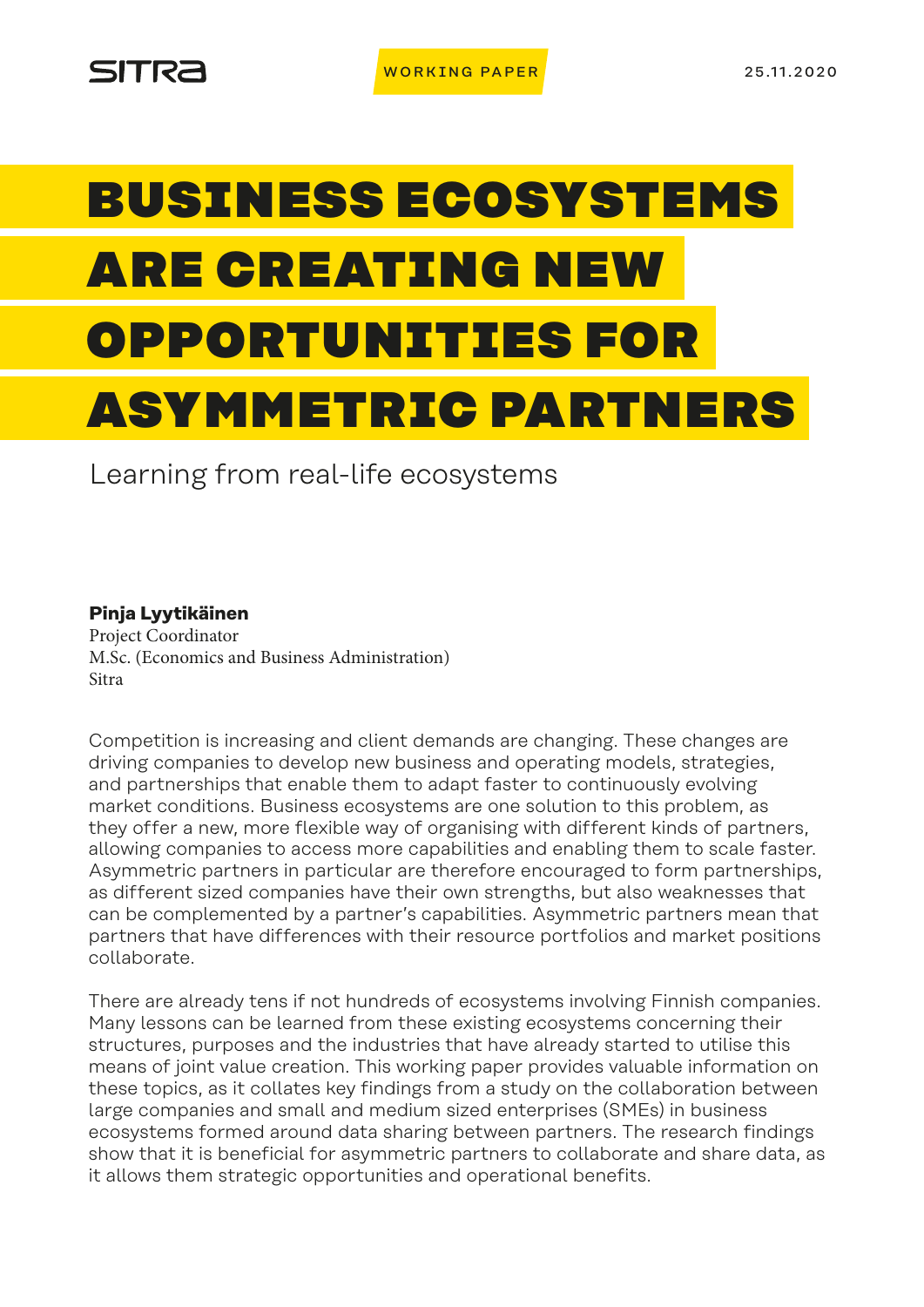### **Sitra working paper**

© Sitra 2020

#### **Business ecosystems are creating new opportunities for asymmetric partners**

This working paper is an outcome from a master's thesis prepared by Pinja Lyytikäinen (Sitra) and cooperation with commentators Reko Lehti (Taival Advisory Oy), Marko Turpeinen (1001 Lakes Oy) and Jyrki Suokas (Sitra).

ISBN 978-952-347-200-6 (PDF) www.sitra.fi

Sitra working papers provide multidisciplinary information about developments affecting societal change. Working papers are part of Sitra's futureoriented work conducted by means of forecasting, research, projects, experiments, and education.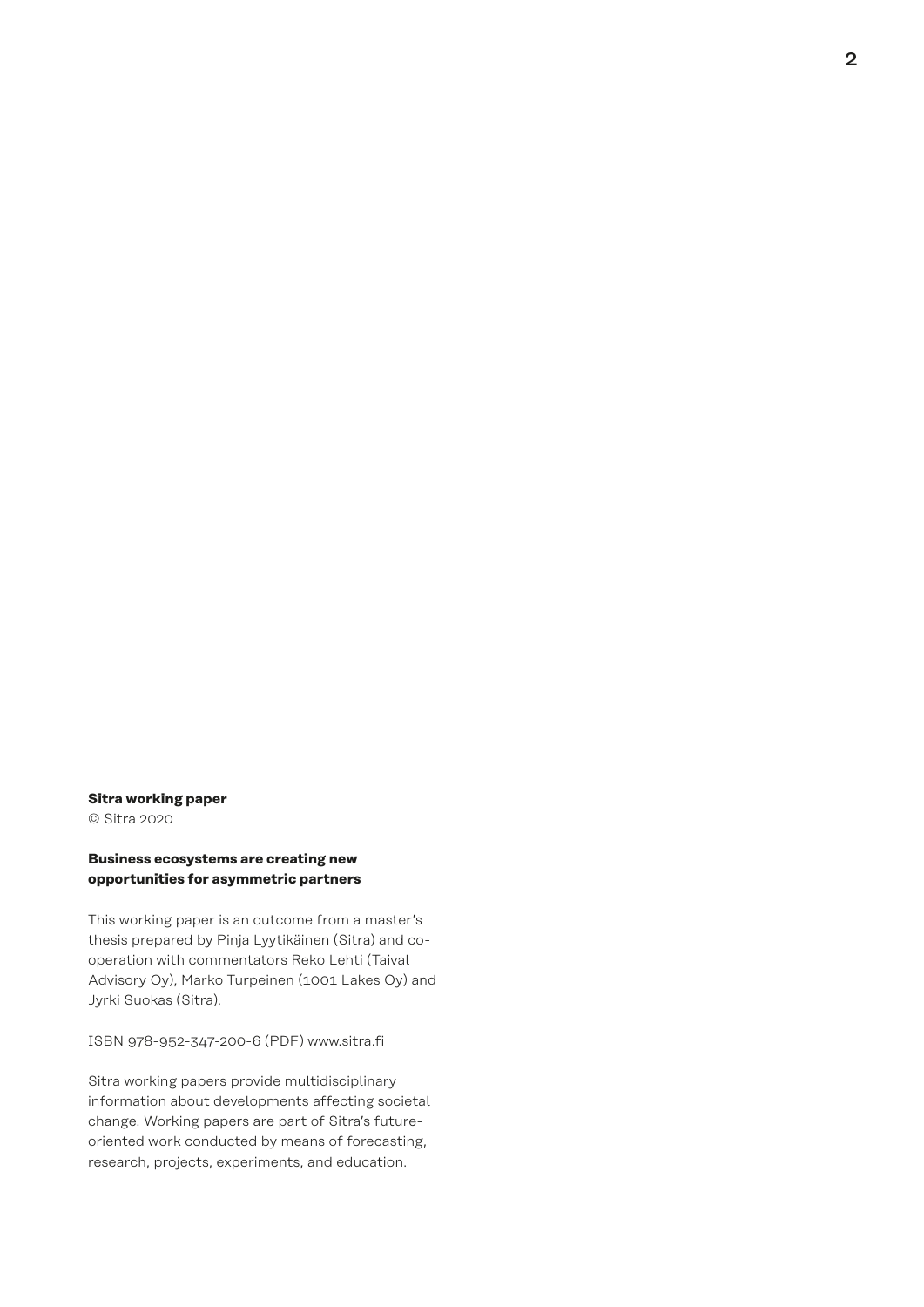# **Contents**

| 1 Changing competitive situation driving companies to             |    |
|-------------------------------------------------------------------|----|
| create ecosystems                                                 | 4  |
| 2 Business ecosystems require strategic thinking from companies 7 |    |
| 3 What ecosystems already exist in Finland?                       | 9  |
| 4 What can be learned from others?                                | 11 |
| 5 Lessons learned                                                 | 15 |
|                                                                   |    |
| Summary                                                           | 16 |
| Tiivistelmä                                                       | 17 |
| Sammanfattning                                                    | 18 |
|                                                                   |    |
| References                                                        | 19 |
|                                                                   |    |
| Appendix 1: Results of ecosystem mapping                          | 23 |
|                                                                   |    |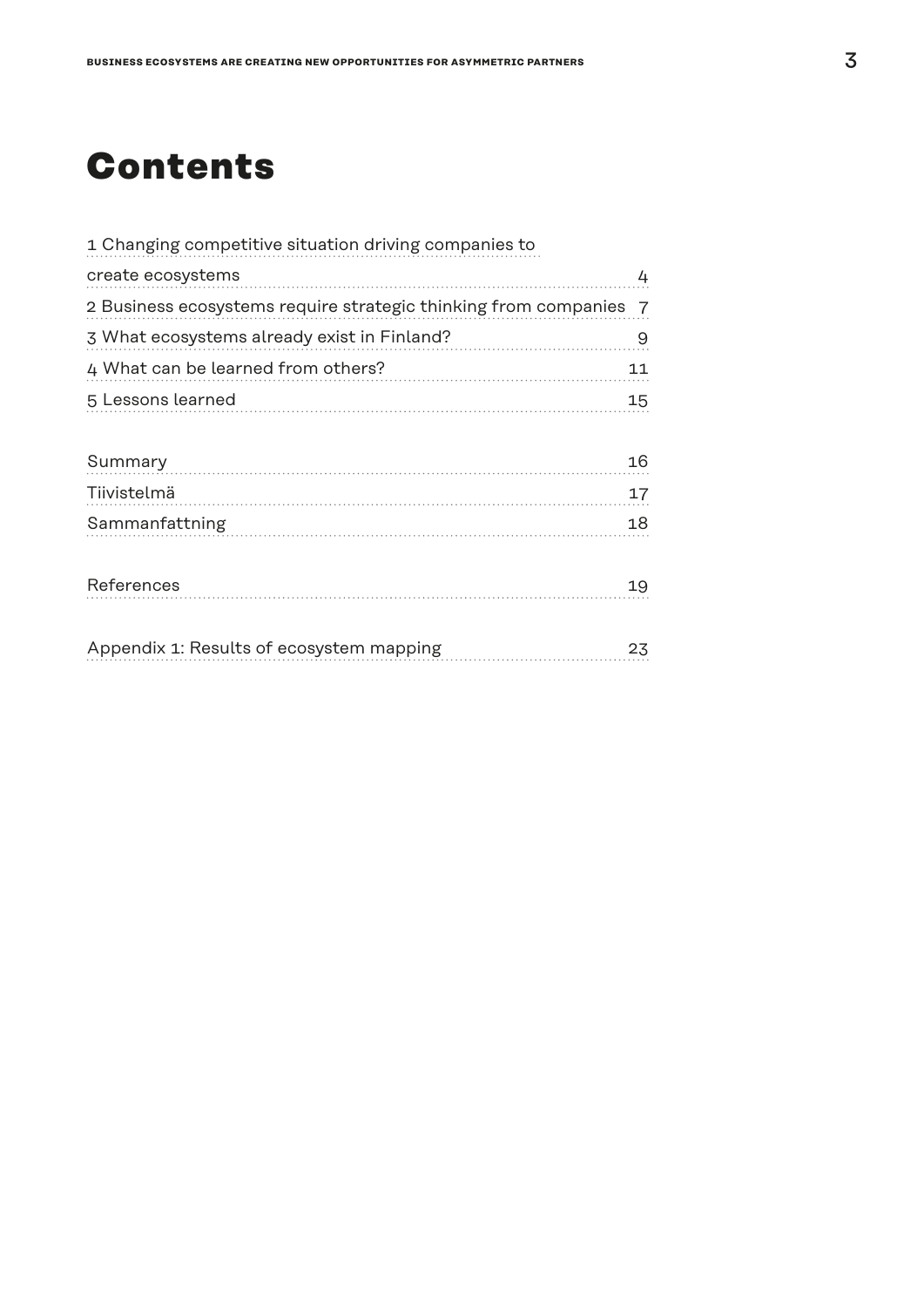### <span id="page-3-0"></span>**1 Changing competitive situation driving companies to create ecosystems**

Constantly changing client demands and operational environment are driving companies to shift away from traditional business models and to choose to utilise business ecosystem models instead. Business ecosystems can create many strategic opportunities and operational benefits for large companies and for SMEs. Within ecosystems, companies can share data with each other and form new business opportunities.

Companies must co-evolve over their own boundaries. Client demands are continually changing, and companies need tools to survive the constantly increasing competition (Prakas & Deshmukh, 2010). Companies from most sectors have moved from competing on efficiency and effectiveness to competing on continuous innovation, and they have noticed it is increasingly difficult to do so alone. Instead, they must co-evolve over their own boundaries as no single company, regardless of its size, has all the required knowledge and resources for this change. (Moore, 2006.) Therefore, companies have been turning to new business models and have replaced hierarchically

managed value chains within ecosystem models, that are more modular and decentralised by design (Still, Lähteenmäki & Seppänen, 2019).

What are business ecosystems? Business ecosystems are economic communities that are supported by foundation of interacting organisations and individuals that are usually created around platforms. (Bosch-Sijtsema & Bosch, 2015). Ecosystems include different sets of actors, such as companies, organisations, and individuals. The central idea of ecosystems is that these actors or so-called participants aim jointly to bring value to clients. (Rinkkala et al., 2019.) This is illustrated by Figure 1.



### **Figure 1: Ecosystem members aim jointly to bring value to customers together (Rinkkala et al., 2019).**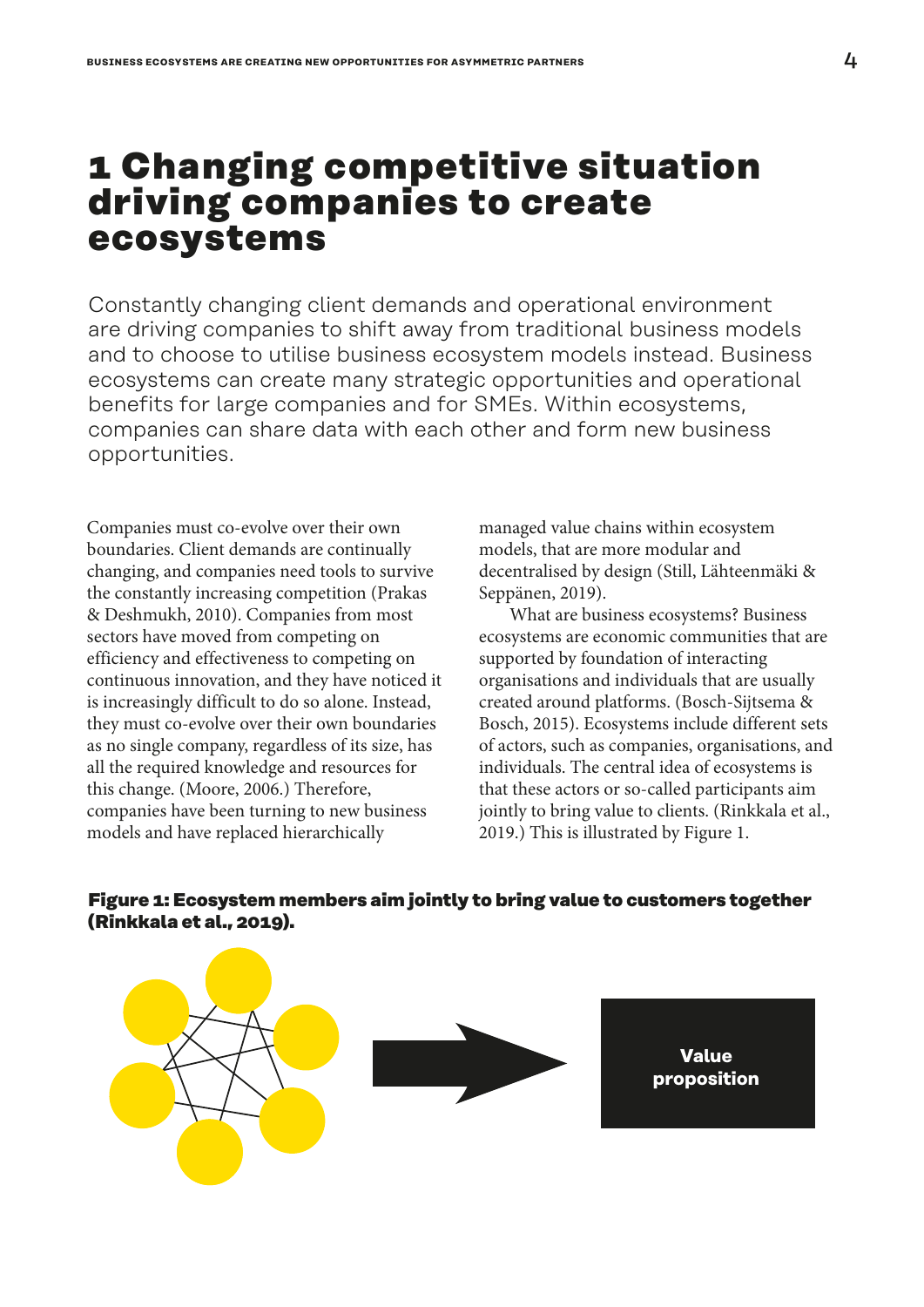### *Data is a company resource.*

Ecosystem participants are involved in the delivery of a specific product or service through competition and cooperation. The main idea is that parties in ecosystems affect each other constantly, creating evolving relationships in which each party must be flexible and adaptable to survive. (Hayes, 2019.) Companies can operate in multiple ecosystems at the same time and have different roles in them. In ecosystems, companies must strike a balance between power and symbiosis and apply a collaborative approach for innovating and a competitive approach for complement building. (Bosch-Sijtsema & Bosch, 2015.) Business ecosystems can offer many kinds of benefits and possibilities for the parties included, such as external strategic opportunities. External strategic opportunities mean that companies can exploit business opportunities beyond their own boundaries, usually with the help of a third party (Huttunen et al., 2019). Strategic opportunities can be created, for example, by sharing data with partners within ecosystem (Huttunen, 2019).

Data is a company resource. Companies already possess a lot of data, which is typically planned to be used to meet their own needs. But companies should consider data as a resource that can be shared it with other companies, because it differs from other

resources like capital or human resources, as it can be multiplied and shared with others without losing its value (Seppälä, et al., 2019; Levitin & Redman, 1998.) Already by 2019, about 49% of Finnish companies considered data as a resource, and the number of companies using new technologies and models enabling data sharing is estimated to grow by 2.4% annually (Huttunen et al., 2019). Data is important because it can help companies to move on to new industries or ecosystems and find alternative choices for traditional competitive landscapes (Woerner & Wixom, 2015). A company must make a strategic decision on whether to keep or share the data that it has. The data that a company does not use might be valuable for other companies. If the data is a "waste" for a company, which means that it is not of interest to the company from an economic perspective, it could be offered to other companies, even free of charge (Seppälä et al., 2019.)

Two dimensions of benefits created with data: strategic and operational. Benefits gained from using data in business can be categorised into two dimensions: strategic opportunities and operational efficiencies (Huttunen, 2019). Strategic opportunities refer to how data can be used to create incremental innovations or better customer targeting, or other opportunities that will generate more revenue for a company (Davenport & Kudyba, 2016; McAfee & Brynjolfsson, 2012). According to Reko Lehti (2020), data can also be used to make a company as a preferred partner in an ecosystem, especially if the company is offering a data set that another party has become accustomed to. Operational efficiencies include cost savings and reduced manual work (Mukhopadhyay, Kekre & Kalathur, 1995).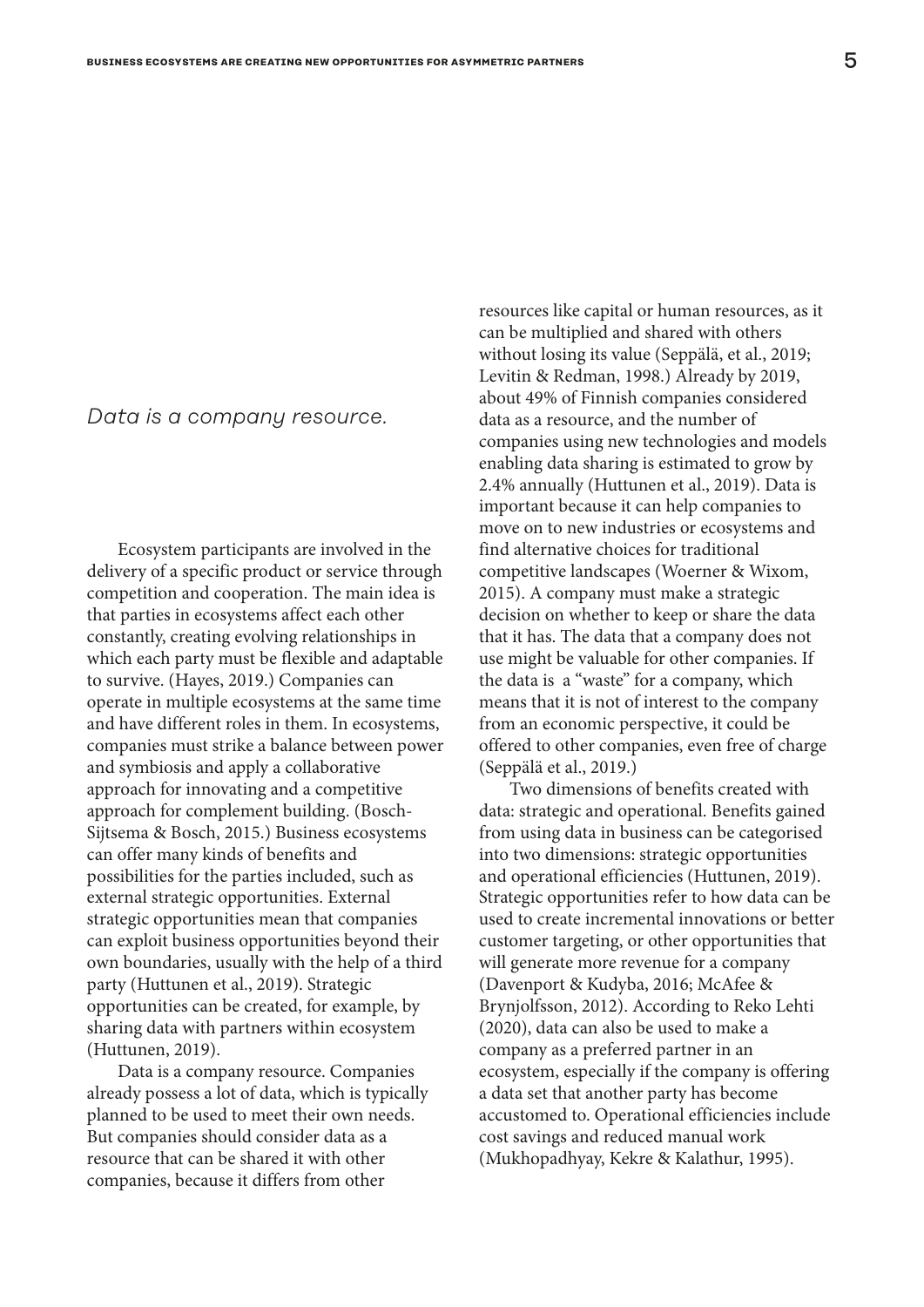Companies should therefore share data with each other, as obtaining new data allows them to compare and augment their internal data with that from external sources, leading to even more accurate and better results (Dawes, 1996, 378–379). It can also increase productivity and help build tighter business relationships, help design better products and allow a company to gain more revenue (Dawes, 1996; Huttunen et al., 2019b). The technical benefits of data sharing include helping avoid duplicate data collection, processing, and storage. So, sharing data can save resources, increase productivity, and reduce overall costs. (Dawes, 1996.) Data is a resource that can be used for solving problems, and consequently more data may allow more comprehensive problem solving with more accurate information (Dawes, 1996).

Asymmetric partners help each other overcome challenges. Large companies especially should share their data and collaborate with smaller partners, as it would be of mutual benefit (Sing, Braid, Mathiassen, 2018). Large firms have opportunities to use economy of scale, as they have better resources and often possess larger datasets and networks, but their weakness is that they usually lack organisational flexibility. In the other hand, SMEs usually have high specificity in technical skills, organisational flexibility, and the capability for faster reaction to changing market situations, but they might not have the necessarily skills to manage larger innovation processes and they might lack resources. (Jang et al., 2016.) Therefore, asymmetric partners can gain benefits from data sharing and collaborating in business ecosystems.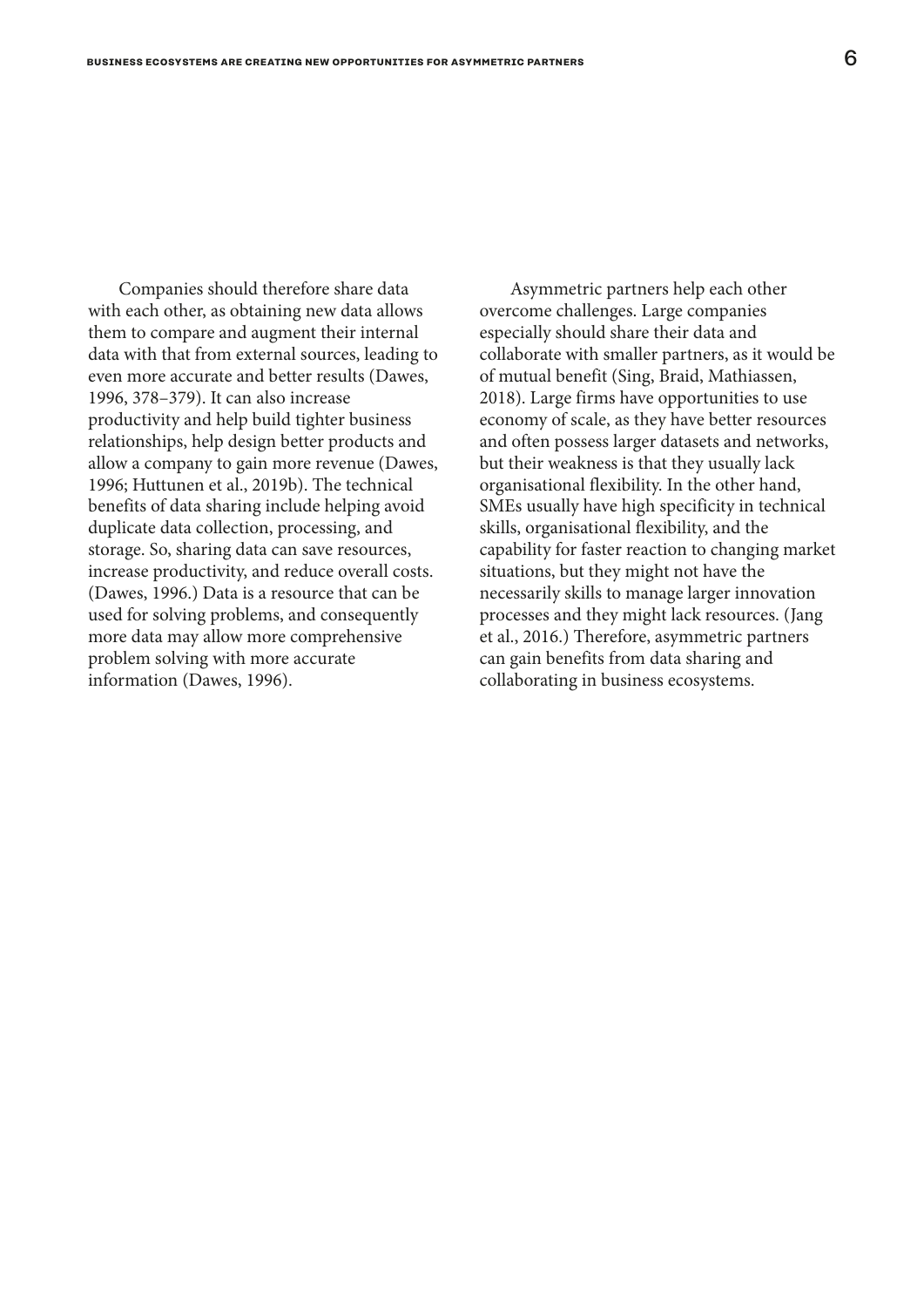### <span id="page-6-0"></span>**2 Business ecosystems require strategic thinking from companies**

What decisions does a company need to make if it wants to co-create an ecosystem or join an existing one? There are many strategic and operational decisions to be made. A company should plan carefully how to include its partners into the value creation process and to decide on the role it wants to assume within the ecosystem.

Companies should create joint value in ecosystems. To make an ecosystem benefit all participants, a company can no longer concentrate only on innovating by itself, though it is essential to also consider how to help others to create value. Many times, companies entering in ecosystems have done it by broadening their own value proposition by combining their core offering with some previously unrelated product or service. (Jacobides, 2019.) This can mean, for example, that partners start to offer some jointly produced services for their clients.

Companies should select a role to play within an ecosystem. The companies included within an ecosystem have different roles, some more central than others. Sometimes it is better to be a complementor or to share the role of orchestrator with another company than being the actual orchestrator. Orchestrators aim to increase the productivity of the ecosystem and in general to develop it by providing assets, and by connecting participants. Complementors participate in the ecosystems, even creating value, but they do not guide ecosystems as orchestrators. Being the orchestrator of an ecosystem usually requires having a superior product or service that is difficult to replicate. (Iansiti & Levien, 2004; Jacobides, 2019.)

Companies should understand what value they can bring to an ecosystem. The role a company possesses within an ecosystem effects the innovation process of it (Iansiti & Levien, 2004). Therefore, it is also important to understand what value-creating role the company has in the ecosystem. These roles are data source, service provider, operator, and end user. Data sources provide data for ecosystem partners. Service providers offer data-based services to end users. Operators offer a data system or other infrastructure services for ecosystem members, such as identity or consent management or logging services. End users use the products and services provided by ecosystem members. (Sitra, 2019.) Each of these roles has an impact on the ecosystem and therefore each role is important.

*Companies should understand what value they can bring to an ecosystem.*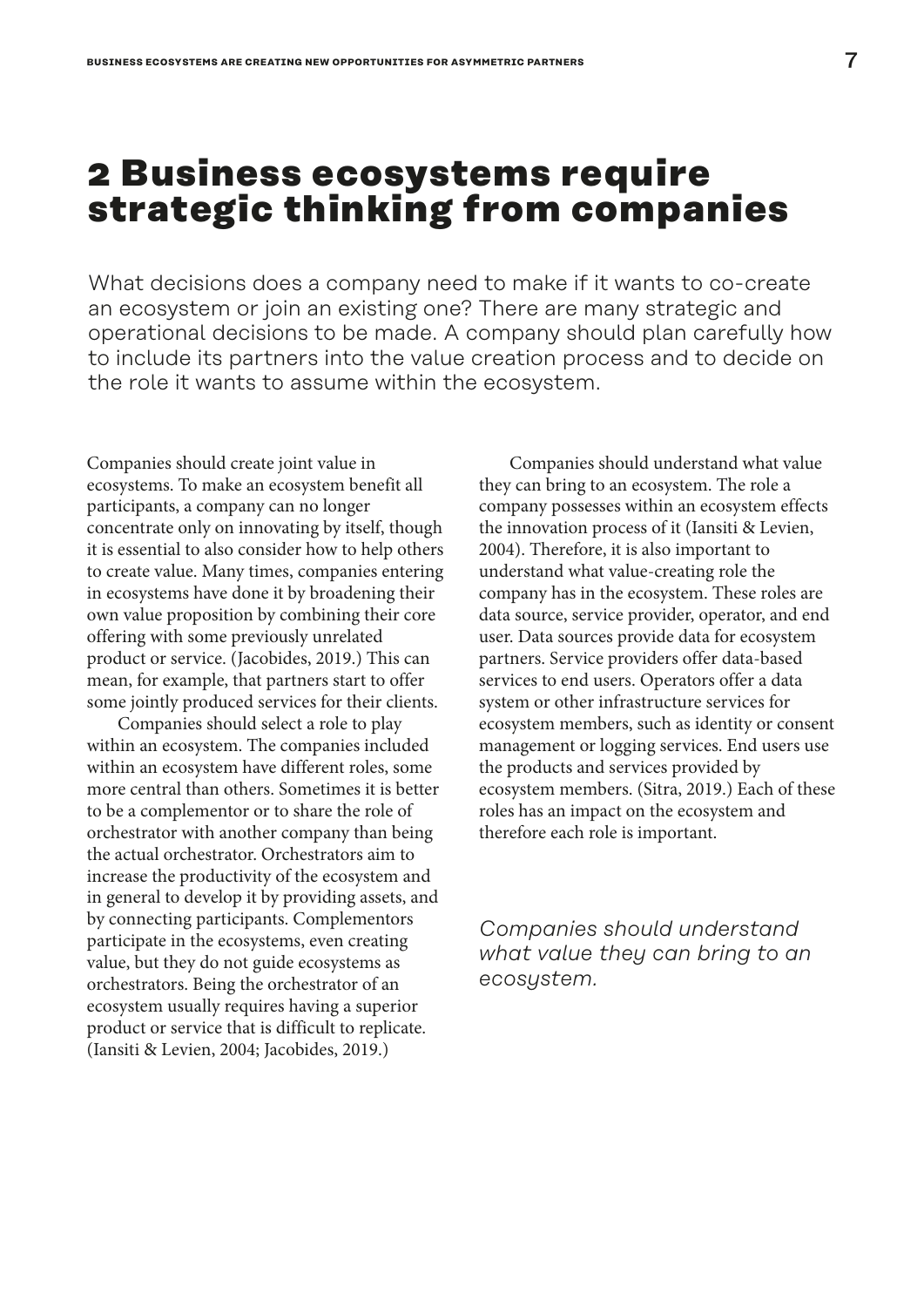Some operate in multiple ecosystems. Even if a company plans to co-create a new ecosystem with its partners, it is beneficial to participate in another ecosystems as well, to gain experience, to learn about the needs of client and complementors and build skills that are required. (Jacobides, 2019.) Some companies are orchestrators of many ecosystems, such as the tech giant Alibaba, which started from the wholesale marketplace and currently is taking part in a C2C marketplace (1688.com), a third-party-seller B2C ecosystem (Taobao) and in sales and marketing platform (Juhuasuan). Often, these kinds of large successful companies start from one market and then shift or expand to others.

Many complementary companies choose to "multihome", which means that they participate in many ecosystems, to gain benefits of cross-ecosystem client reach. (Jacobides, 2019.) However, it was found that a large company might not always be the ecosystem orchestrator, as small companies too can act in this role. In fact, the study shows that some larger companies had made a strategic decision not to pursue this role, allowing them to focus on their core competencies while still gaining benefits from participating in an ecosystem. Therefore, a company also must decide on how many ecosystems it will, and more importantly can, participate in.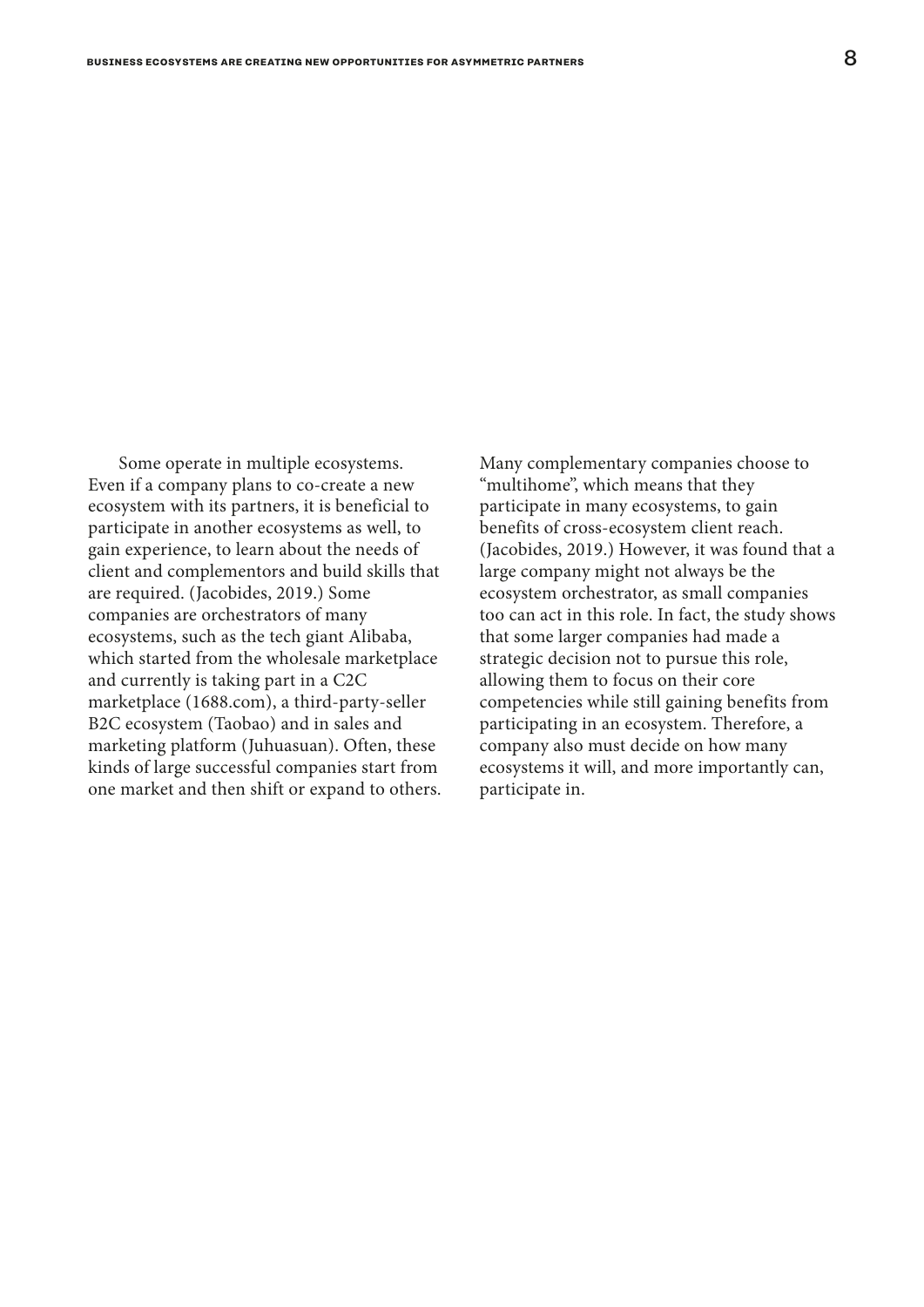### <span id="page-8-0"></span>**3 What ecosystems already exist in Finland?**

There are already dozens if not hundreds of business ecosystems operating in Finland. These existing ecosystems offer valuable insights for study, such as why ecosystems have been created and what industries have already utilised them. The study found that there are multiple different types of ecosystems, that their structures and sizes vary considerably, and that they are used for solving different kinds of problems.

The study identified 32 existing ecosystems. Some of these ecosystems were Finnish, some were international ecosystems involving Finnish companies. These ecosystems were identified by using secondary sources and interviewing experts specialised in business ecosystems. However, the list is not comprehensive, as there are ecosystems other than those listed in Appendix 1.

Multiple ways to form ecosystems. The study showed that ecosystems have different structures and that larger companies in particular have already started to utilise this business model. Some of the ecosystems had only private companies, some of them involved public organisations like universities, and some even had individuals (developers). Most of the ecosystems were found to have mostly large partners; none consisted only of smaller companies. About half of the ecosystems had at least one smaller partner, which indicates that different sized companies can bring value to business ecosystems.

*At the moment, ecosystems are concentrated only in certain industries, but in the future ecosystems will be cross-sectoral.*

The types, structures and legal forms of the ecosystems varied greatly. Some ecosystems were governed through foundations, some through companies, and others were projects. The data centricity of the ecosystem also varied, depending on its purpose. Some of the ecosystems offered services for mutual clients, some had some an ideological purpose (such as creating a more sustainable environment), some of them only aimed at helping partners with their development processes (for example by including artificial intelligence and machine learning into their business) or by offering assets (such as data), services or solutions to the partners. From this it can be seen that ecosystems can offer solutions for the manifold needs of companies and clients. The size of the ecosystem also varied. Some had ten partners, others had hundreds of partners. Sixteen out of thirty-two of the ecosystems had announced publicly that they were open for any partners, and only one said it was a closed ecosystem. Many of the ecosystems did not say if they are open or closed.

Certain industries already utilise the ecosystem model. The ecosystems identified were relatively young, the oldest was launched in 2015. It was found that some sectors already utilise ecosystem business models more often than others. Sectors in which ecosystems were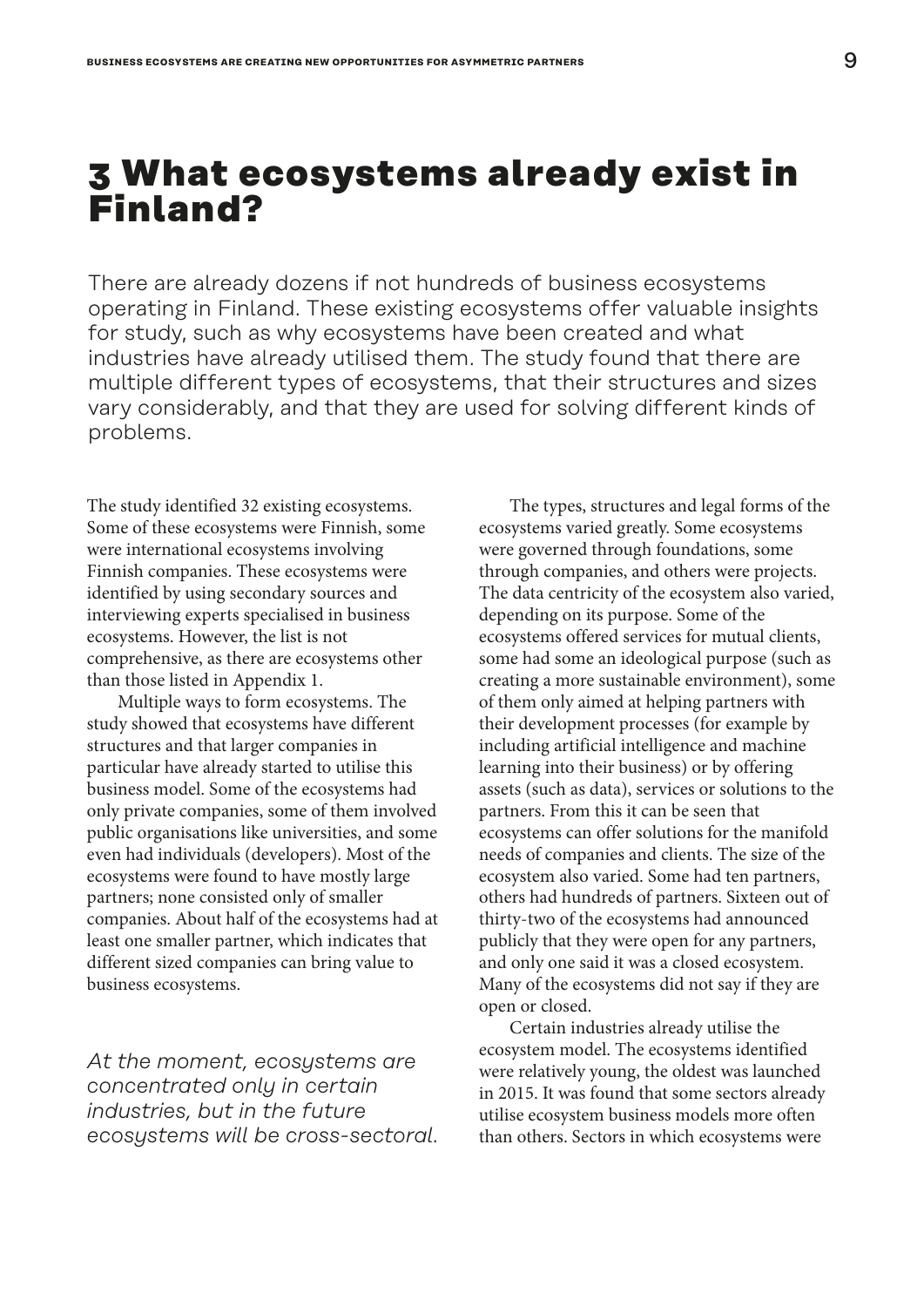found most were environment, health, finance, mobility, and energy. Those sectors where ecosystems were found are specified in the list below.

#### **List of sectors where business ecosystems were found:**

- Build-up environment
- Construction
- Cross industry
- Environment
- Finance
- Health
- Housing market
- HVAC
- Logistics
- Manufacturing
- Maritime
- Metallurgical
- Mobility
- Teaching
- Travel

Ecosystems will be open in the future. Only three cross-industry ecosystems were found to be operating at the moment, but according to Kari Uusitalo and Petri Laine, who were interviewed, it is believed that cross-industry ecosystems will become more common in the future, as ecosystems are believed to open themselves to any willing actor. The underlying reason for this is that open ecosystems are allowing participants to utilise more diverse sets of data, as data can be gained from different sectors, which opens up more extensive opportunities to create innovative business concepts and new disruptive services. In addition, it allows participants to answer diverse client needs better. Therefore, it is recommended that this is kept in mind when building technical interfaces to ecosystems so that these interfaces could be opened in the future for any willing participant. (Uusitalo & Laine, 2020; Uusitalo & Laine, 2020b.)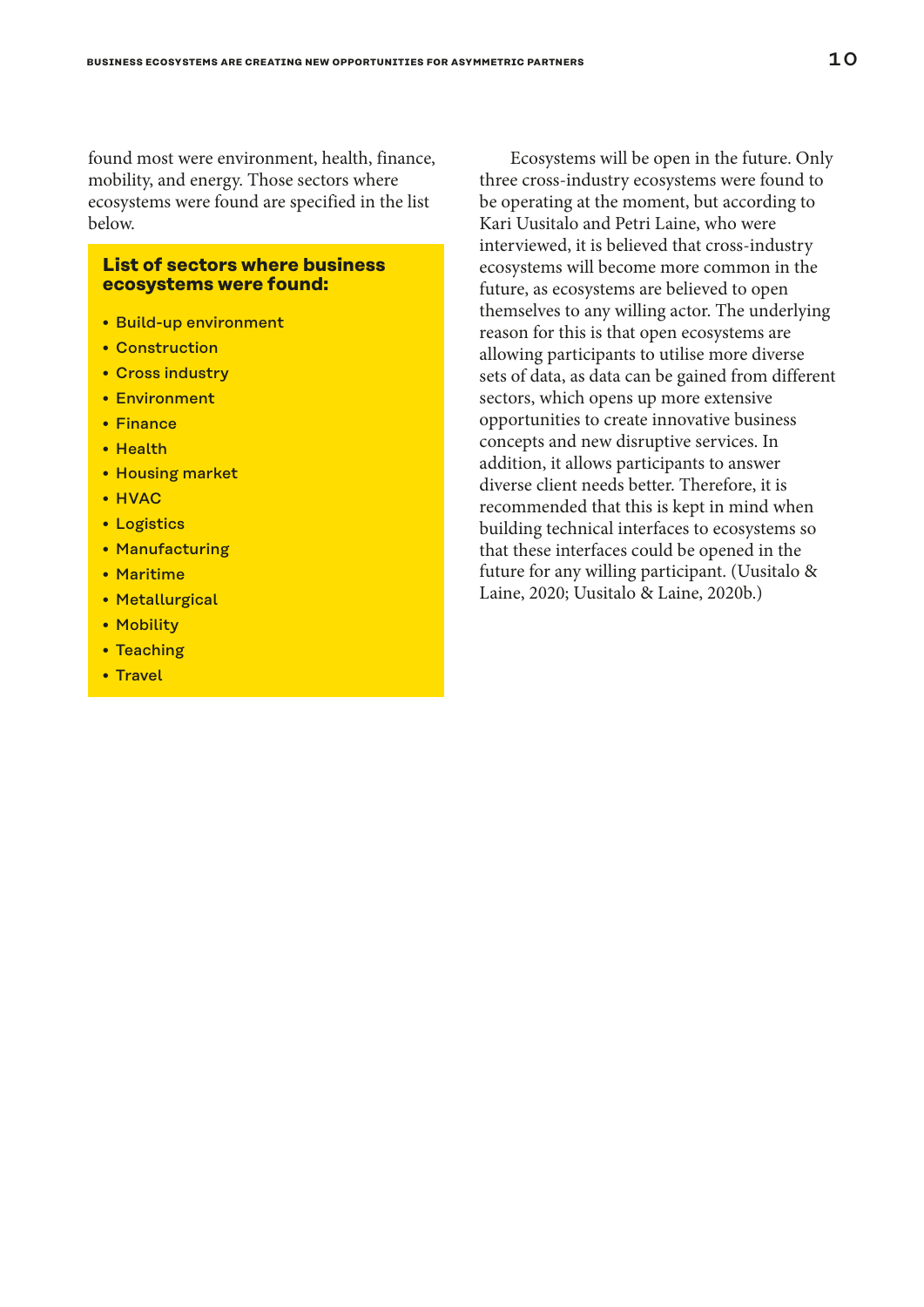# <span id="page-10-0"></span>**4 What can be learned from others?**

Company representatives from three ecosystems were interviewed to provide insights into why real-life ecosystems have been created and what good practices can be learned from them. One ecosystem operated in the financial sector, another in mobility. The third, a manufacturing ecosystem, was still at a startup phase when the interview took place.

CASE 1 ecosystem "Small through Large" consists of a small finance management company, a large bank and their third partner, which is not presented further in this paper. All the partners share data with each other, but mostly it is the bank that shares data from its large datasets to the smaller partner finance management company, so that the company can provide a service for joint clients in B2B sector, as shown by Figure 2.

All the partners in this financial ecosystem benefit from collaboration and data sharing. Through the ecosystem the bank does not need to develop or directly provide financial management services by themselves but can still offer these services to its clients via the ecosystem. Also, both partners obtain new clients from each other. The smaller partner is the orchestrator, but all the partners are included in developing the ecosystem.



#### **Figure 2: A large bank shares its data with a smaller partner finance management company, to enable them to provide a service for their joint clients.**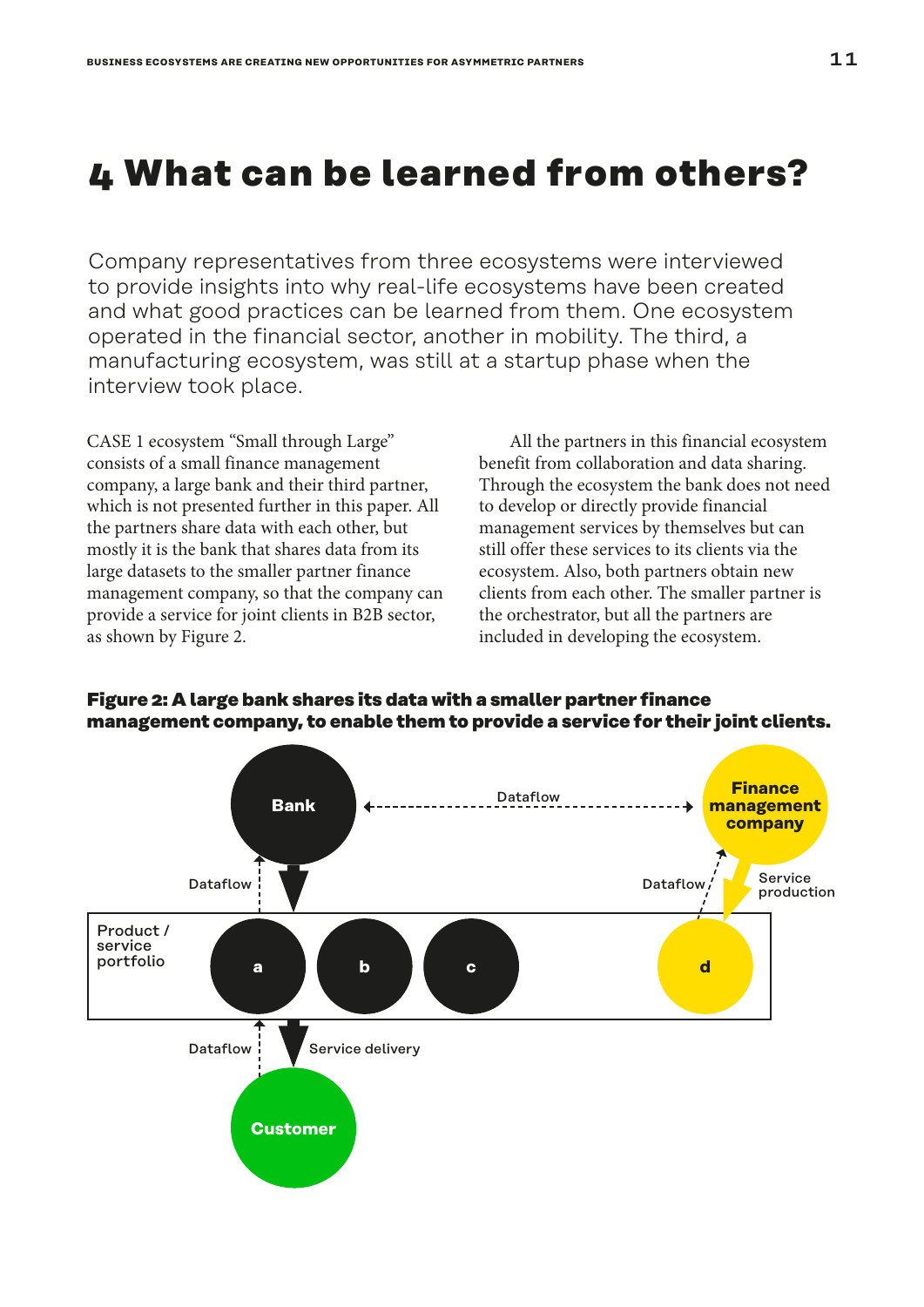*"We started to build a partnership. Later the ecosystem and data sharing has become partnership by-product or an enabler and implementer of the partnership." (Bank)*

The bank merely participates in it, but it has gained some benefits that usually orchestrator possess, related to the branding of an offered service, because its brand is well known.

CASE 2 ecosystem "Hub-and-spoke" consists of the company offering small business services offering, its larger partner, which offers transportation services, and many other partners that are not further mentioned in this paper. Some of the companies within the ecosystem are mutual competitors, but each of

these companies only collaborates and shares data with the smaller business service company. In other words, each of the companies included in this ecosystem have a two-way relationship with the business service company, as shown in Figure 3.

The business service company provides digital services and digital access to B2C clients of the larger partners' physical services. The transportation company shares its data with the business service company, to allow this smaller partner to provide digital services for the transportation service company's clients. The large transportation company benefits from this collaborative relationship, as its own services can be more easily accessed by clients and the ecosystem provides an opportunity to keep up with the industry's development. The smaller company benefits, as without this data they would not have a service.

#### **Figure 3: A business services company uses data from larger partners to provide digital services to their mutual clients.**

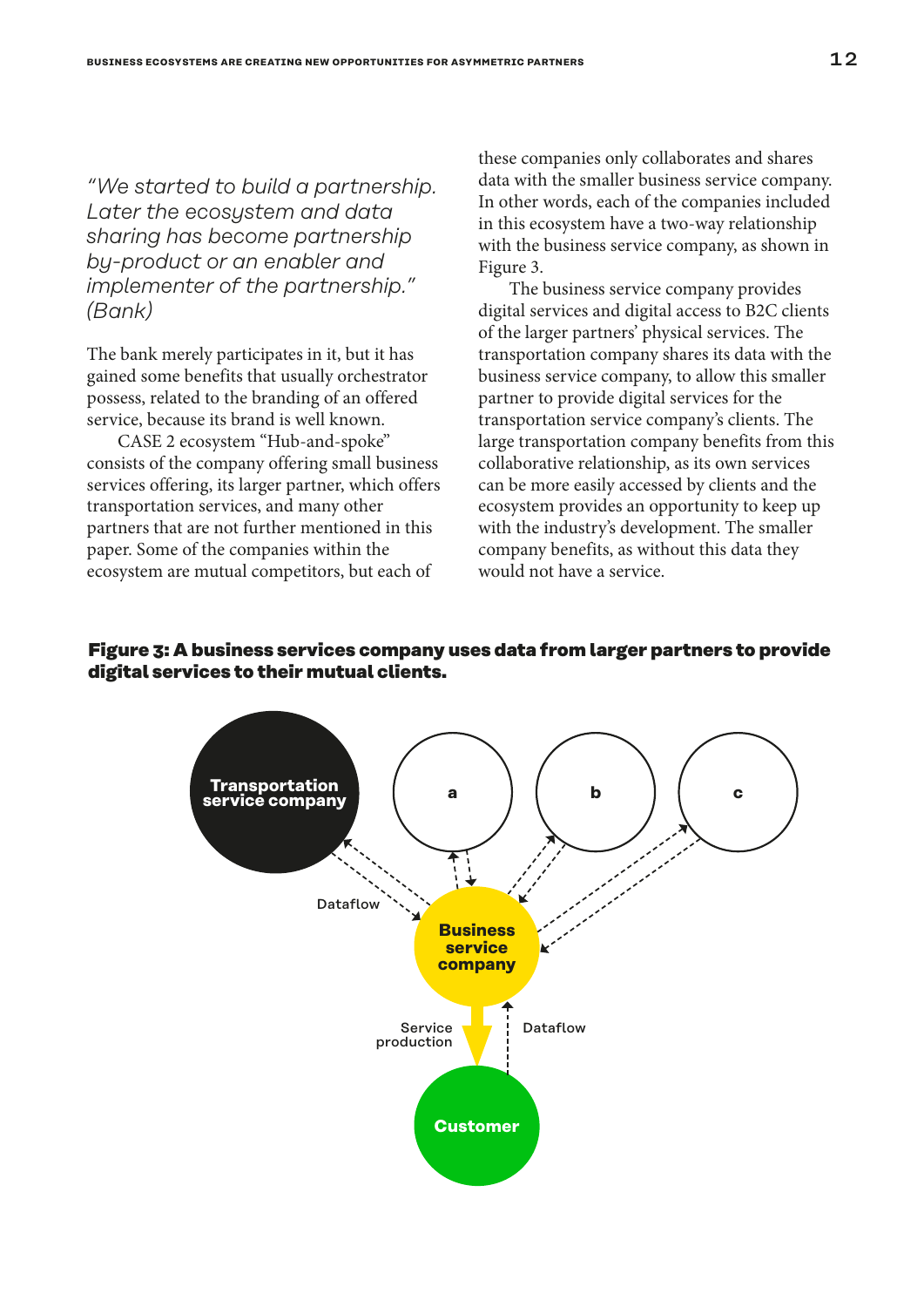*"Without data and sharing of data we would not have our service at all." (Business service company).*

In this ecosystem the smaller partner is also the orchestrator and the larger partner is the participant. Business service company collects data from all the ecosystem members and compiles reports, which are given to all participants so that each ecosystem actor can adapt better into changing market situations and improve its own deliverables, as this benefits the whole ecosystem.

CASE 3 ecosystem "Enabler" offers a slightly different perspective, as the ecosystem is still at its emergent phase. The ecosystem includes a bank, a manufacturing company, and a technical enabler organization, a security system provider company and a project leader company. The aim of the ecosystem is to automate the supply chain of financing trading between the manufacturing company and its clients. This requires data sharing between the trading partners, their banks and the freight companies that handle the delivery of products.

The bank is involved in this project because it wishes to move the industry forward with payment versus delivery model, where payment is not done with billing, but instead financial products are included within the process. Bank is also aiming to stay up with the current development called "Business 4.0" which includes that data and information is included within the business model. All the partners within ecosystem benefit, as automatisation would improve processes and allow each partner to gain more accurate information in real-time.

### **Key findings from cases**

These cases presented give three different perspectives for ecosystems. However, the different contained overlapping themes, so we can formulate the key findings in general terms, as follows:

Ecosystems require time. The creation phase of ecosystems only lasted about six months, but it took longer to make the ecosystem productive. All the companies were satisfied with the collaboration itself, even though some of them had still to reach their financial targets. The cases indicated that the longer an ecosystem had been operating, the better its financial results. This indicates that business ecosystems require long-term thinking by their participants.

Client consent is key for data sharing in ecosystems. How the data was used dictated what data was shared with partners. The sectors within which companies operate also place limitations concerning data. For example, banking secrecy places clear limitations on data handling and usage for partners. However, all the companies said that the General Data Protection Regulation (GDPR) sets basic rules on how the data is shared, handled, and used. However, the GDPR was seen positive, as it gave clear rules for data sharing. Client consent were highly important as it was seen to be key for data sharing between partners within an ecosystem.

Shared data requires business or client related justification. Both, raw and refined qualitative data was shared among partners. Companies from Case 1 and Case 2 shared client behaviour data, as it was used to improve the client experience. In addition to client data, some business-related data was also shared to improve business processes. According to one company, basically any data could be shared, it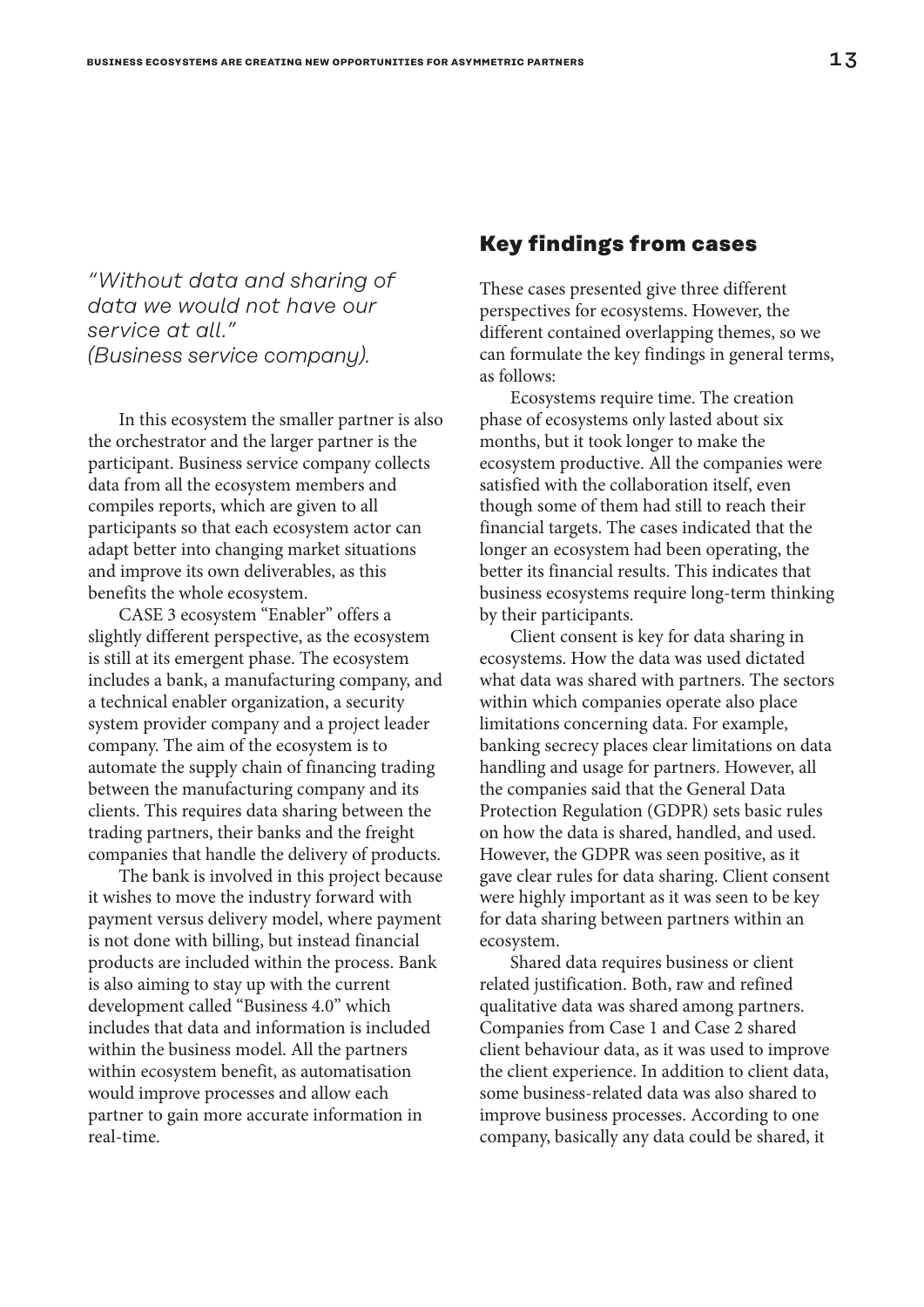would just require some business or client related justifications. Also, it appeared that these days people are more willing to share their data than they have been before, as they gain services in return. This means that there is more data available for use than ever before. The costs of data sharing were covered with data monetisation. Data monetisation means that the intangible value of data is converted into real value by selling it or converting it into other tangible benefits or by avoiding costs. (Najjar & Kettinger, 2013, p. 213–214). The costs of data and data sharing with partners was paid for by the clients, as costs were integrated within service fees.

Partners of all sizes can benefit from using and sharing data. Data sharing with partners was seen to create strategic and operational benefits for all the companies interviewed. All those involved in operating ecosystems said that they have gained new revenue streams and more satisfied clients by collaborating with ecosystem participants and sharing data with them. Partners from one of the ecosystems said the benefits also included reduced risks and costs. Also, one of the smaller companies offered an innovative service based on the shared data, which suggests that data sharing can in fact generate innovations.

### *"Collaboration is strength and above all the future lies in collaboration." (Transportation company)*

It was also stressed that the understanding of clients and the ability to adapt to changing market situations improved, as there was more information available. For example, one of the companies interviewed said they would not have managed the COVID-19 crisis as well as they have now without the existing ecosystem and its data sharing. In addition, the perceived benefits were that companies understood each other better because they shared data, and this facilitated better collaboration. Among the benefits that larger companies identified as

resulting from the collaboration is their ability to build a softer brand image, and that such collaboration could bring about more these types of collaborative relationships in the future with smaller partners. Another large company also said that it is gaining visibility from the collaboration and that this has helped them keep up with the developments in the sector. A smaller company said that collaboration with a larger partner was beneficial in that larger partner's strong brand affected its own brand and strengthened it.

People are behind it all. Individuals are seen as having a highly important role in the creation of the ecosystems and making them successful. These individuals have been pushing this change through within their own organisations, which has not been easy as some companies have initially had very traditional approaches. The personal chemistry among people within the companies and the close dialogue between partners were also seen as very important.

Given best practices for co-creating ecosystem. It was said that the most important things to consider when co-creating an ecosystem is to have the right team, set clear common goal for the ecosystem, keep technical tools as open as possible, and to set standards. It was also considered important to remain openminded in collaboration, and to be honest about what can be done and what cannot be done. It was also thought important to have a visionary attitude towards the future and to try out new things, as hypothesising alone does not say what works and what does not.

*"The speed of development is one of the main issues in this kind of collaboration. The growth company like us can rapidly create new services, be innovative, and make different solutions much more agile than a giant can do in the market."* 

*(Financial management company)*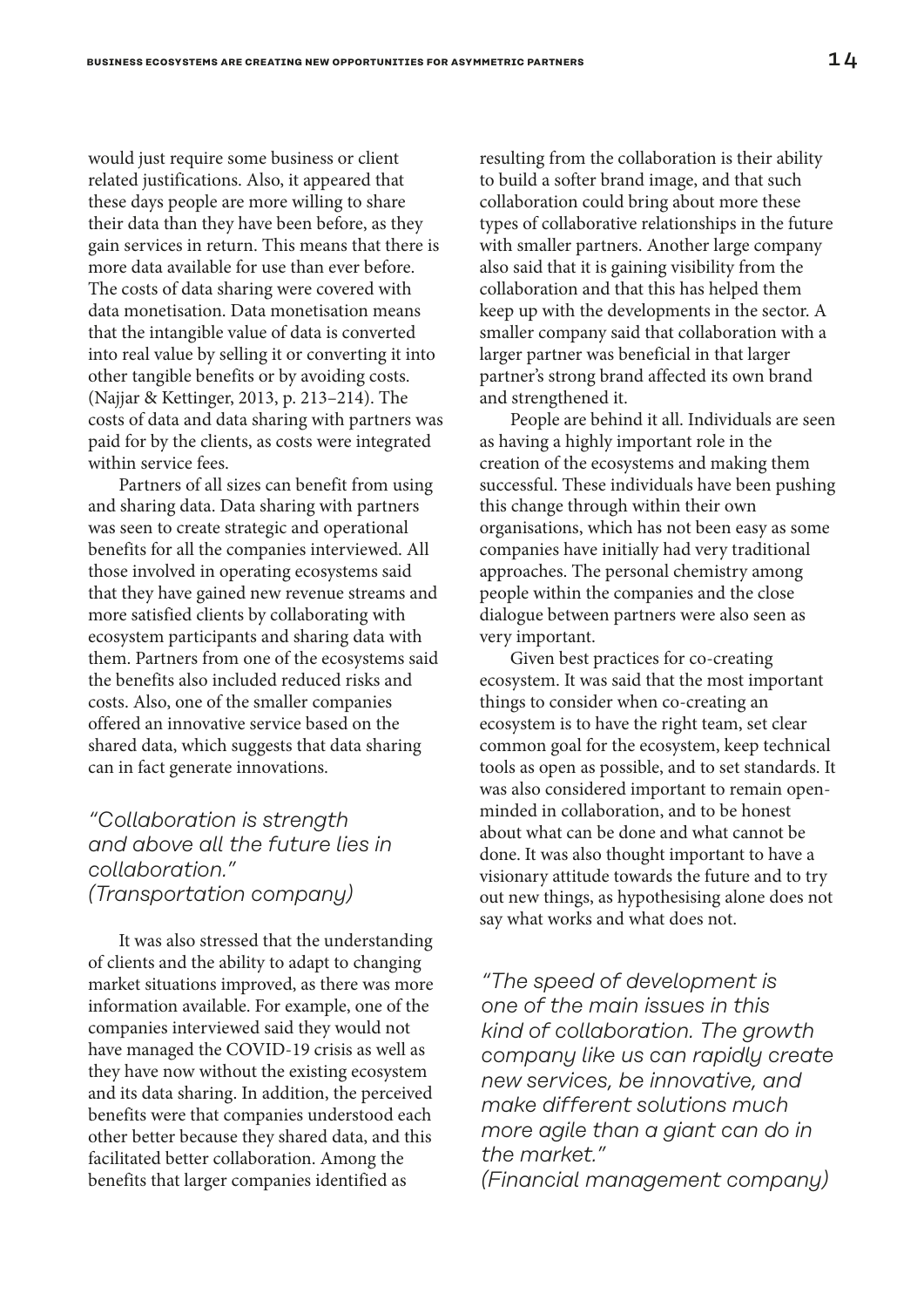### <span id="page-14-0"></span>**5 Lessons learned**

Companies should co-create ecosystems or join existing ones, as ecosystems can bring benefits to companies of all sizes, and particularly to their clients. Business ecosystems can bring in new revenue streams for companies, help them create innovations, and satisfy their clients. Also, both SMEs and large companies can reduce their costs and risks and improve their brands by using ecosystems.

#### **1. Companies should co-create ecosystems or join existing ones.**

Ecosystems bring benefits to companies of all sizes. They can help companies to gain new revenue streams, create innovations, and improve client experiences. It can also help companies to reduce their risks and costs and keep up with developments in their industry. According to Reko Lehti (2020), it is often easier to join an existing ecosystem than to set one up yourself. Also, the technical interfaces of ecosystems should be built with the idea in mind that in the future they could be opened up to all willing participants.

### **2. Large companies should share their data with smaller companies.**

Sharing data can help larger companies to focus on their core competencies, while still enabling them to adapt to changing market situations. This is because partnering with smaller partner can engender more flexibility and scope to innovate. It can also give new and better services to clients whose needs are changing rapidly.

#### **3. Costs of data and data sharing can be covered without ruling out potential smaller partners.**

The costs of data and data sharing can be included for example in the service fees that clients pay. Also, if data does not have any

economic significance for a company, it could be offered to others, even free of charge. This way the costs of data do not have to rule out potential smaller partners that do not have sizeable financial resources.

#### **4. Companies should learn from existing ecosystems.**

Learning from existing ecosystems can help companies to avoid possible pitfalls. It is recommended that companies should participate in multiple ecosystems to gain experience. It can be beneficial not always take the role of orchestrator within an ecosystem, even a large company can act as a participant and still gain many benefits from the ecosystem.

### **5. Ecosystems extend across borders.**

Digitalisation has globalised competition. Ecosystems should be considered at international and not national level.

### **6. Companies do not collaborate, people do.**

Even though ecosystems bring companies together, the individuals in them are the ones who bring value. Individuals are driving change and collaborating, and so personal chemistry and identifying the key role of individuals are paramount.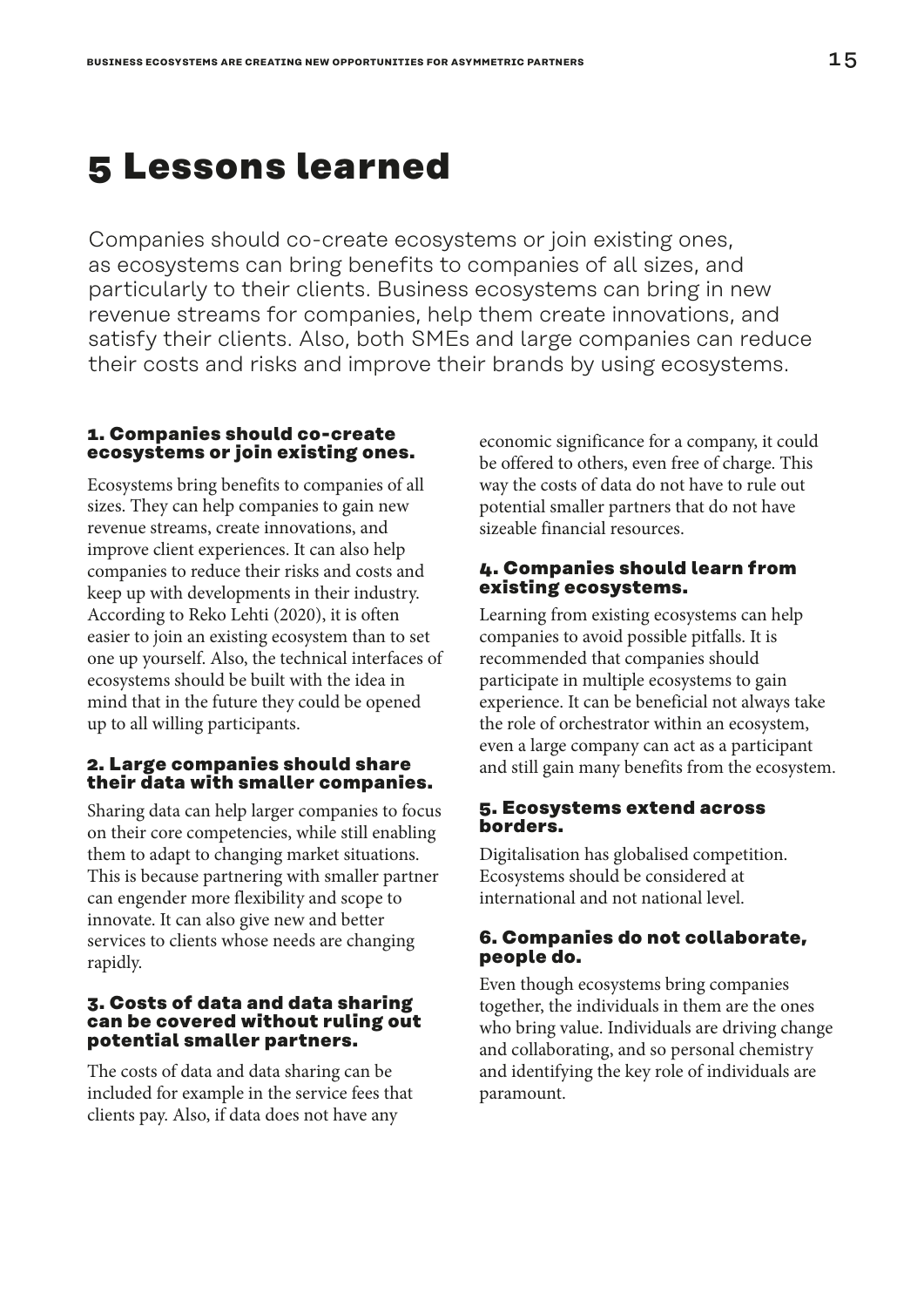### <span id="page-15-0"></span>**Summary**

The operational environment is constantly changing as competition has become more aggressive, client demands are continually changing, and many industries have moved from competing on efficiency to competing on innovations. Companies consequently have to adapt rapidly to these changes and, above all, be willing to change themselves. Business ecosystems are one potential solution to this problem, as they are modular and structurally decentralised and therefore offer flexibility and the ability to react quicker to changing situations (Still, Lähteenmäki & Seppänen, 2019).

Business ecosystems are economic communities that are usually built around platforms (Bosch-Sijtsema & Bosch, 2015). They comprise companies, organisations, and individuals. The central idea of ecosystems is that these actors aim to bring joint value to client (Rinkkala et al., 2019). Business ecosystems create many strategic opportunities and bring many operational benefits for the companies in them. If companies want to co-create an ecosystem or join an existing one, there are many strategic decisions that they need to make. For example, companies need to consider what role they want to take from the ecosystem, and how they will include partners into the value creation process.

The ecosystems were studied as part of a master's thesis project conducted in spring and summer 2020. The key findings of this research are presented in this working paper, as the study offers much valuable information about real-life ecosystems. Companies from three different ecosystems were subsequently examined in-depth, based on interviews, so as to gain an understanding of co-creating and

operating in an ecosystem. Research showed that both large and smaller partners benefit from collaborating and sharing data with each other in a business ecosystem. The benefits identified include new revenue streams and more satisfied clients. Using and sharing data helped companies to adapt to upheavals in the market and allowed partners to improve their own competitive position. Also, collaborating had a positive impact on companies' brands, decreased costs and reduced risks. During the research, the challenges were found to be on the operational side of the collaborative relationship. For example, in one ecosystem the differences between the sizes and structures of the partners sometimes posed a challenge. Also, with another of the ecosystems the financial targets had not yet been met, but the partners were positive that they would be in the future. Overall, all the ecosystem participants interviewed were pleased with collaborating with their partners.

From the findings we can conclude that companies should co-create ecosystems or join existing ones because it benefits them. Large companies should share their data with smaller companies, as it helps them to concentrate on their core competencies and gives them flexibility to adapt into changing market situations. Costs of data sharing can be covered without ruling out potential smaller partners, which includes covering the costs with service fees paid by clients. Companies should learn from existing ecosystems and the limits of ecosystems span across borders as competition is global. One of the key findings was that companies do not collaborate but that people do instead.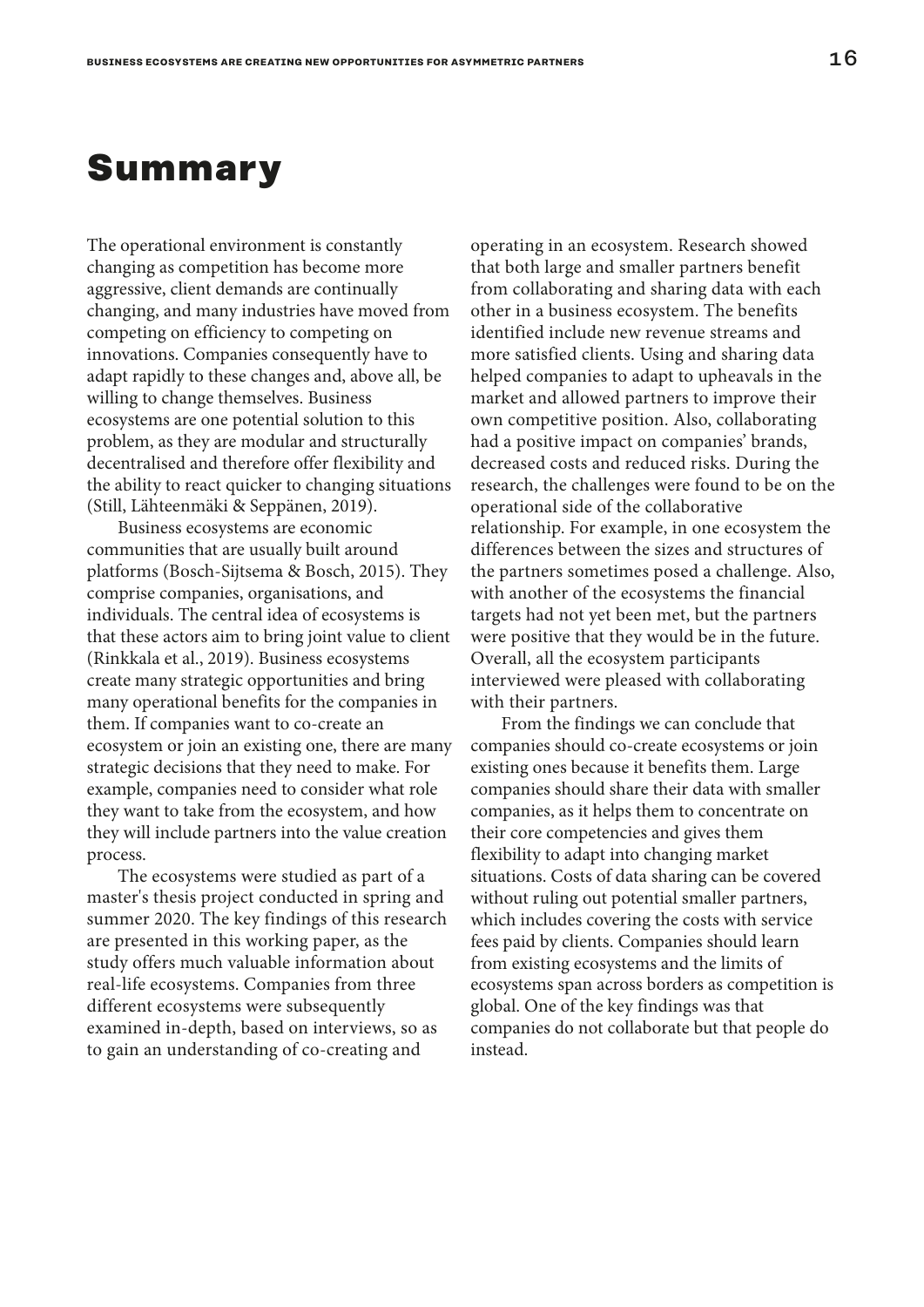## <span id="page-16-0"></span>**Tiivistelmä**

Toimintaympäristö muuttuu kaiken aikaa, koska kilpailusta on tullut aiempaa aggressiivisempaa, asiakkaiden vaatimukset muuttuvat jatkuvasti ja monet alat ovat siirtyneet kilpailemaan innovaatioilla tehokkuuden sijasta. Yrityksiltä edellytetään sopeutumis- ja uudistumiskyvykkyyttä alati muuttuvassa toimintaympäristössä. Liiketoiminnalliset ekosysteemit ovat yksi ratkaisu tähän ongelmaan, sillä ne ovat modulaarisia ja hajanaisia rakenteiltaan, mikä mahdollistaa joustavuuden ja nopeamman reagointikyvyn muuttuviin tilanteisiin (Still, Lähteenmäki & Seppänen, 2019).

Liiketoiminnalliset ekosysteemit ovat taloudellisia yhteisöjä, jotka yleensä rakentuvat alustojen ympärille (Bosch-Sijtsema & Bosch, 2015). Ekosysteemeihin kuuluu monia toimijoita, kuten yrityksiä, organisaatioita sekä yksilöitä. Ekosysteemien päätavoitteena on tuottaa arvoa asiakkaille (Rinkkala et al., 2019). Liiketoiminnalliset ekosysteemit voivat tuoda yritykselle paljon sekä strategisia mahdollisuuksia että operatiivisia hyötyjä. Mikäli yritys haluaa perustaa ekosysteemin tai liittyä olemassa olevaan ekosysteemiin, sen täytyy tehdä monia strategisia päätöksiä. Yritysten tulee esimerkiksi harkita, minkä roolin he ottavat ekosysteemissä ja kuinka he osallistavat kumppaninsa arvontuotantoon.

Ekosysteemejä tutkittiin osana pro gradu -projektia, joka toteutettiin vuoden 2020 kevään ja kesän aikana. Tutkimuksessa pureuduttiin yritysten toimintaan kolmessa eri ekosysteemissä. Syvähaastattelujen avulla saatiin arvokasta tietoa olemassa olevien ekosysteemien toiminnasta ja niiden perustamisesta. Haastatteluista ilmeni, että sekä isot että pienet yritykset hyötyvät yhteistyöstä ja datan

jakamisesta liiketoiminnallisissa ekosysteemeissä. Hyötyihin lukeutuivat esimerkiksi uudet tulovirrat ja aiempaa tyytyväisemmät asiakkaat. Datan jakaminen kumppanien kesken antoi myös yrityksille työkaluja parantaa omaa toimintaansa. Lisäksi yhteistyöllä nähtiin olevan positiivinen vaikutus yritysten brändiin. Joissakin tapauksissa yhteistyö vähensi yritysten riskinoton tarvetta ja kuluja. Tutkimuksen aikana löydettyjen haasteiden todettiin koskettavan toimintaa kumppanien välillä. Esimerkiksi yhdessä ekosysteemissä haasteita asetti ajoittain jäsenten välinen koko ja rakenne-erot. Lisäksi toisessa ekosysteemissä taloudellisia tavoitteita ei vielä ollut saavutettu, mutta toimijat uskoivat, että ne on mahdollista saavuttaa tulevaisuudessa. Kaikki haastatellut ekosysteemin jäsenet olivat erittäin tyytyväisiä ekosysteemiin ja yhteistyöhön kumppaneidensa kanssa.

Tuloksista voidaan todeta, että yritysten on kannattavaa luoda ekosysteemeitä tai liittyä olemassa oleviin ekosysteemeihin. Suurten yritysten tulisi jakaa dataansa pienemmille toimijoille, sillä se auttaa isoja yrityksiä keskittymään ydinosaamiseensa ja helpottaa mukautumista muuttuviin markkinatilanteisiin. Datan jakamisen kustannukset voidaan kuitata lisäämällä kustannusten hinta asiakkaan maksamiin palvelumaksuihin. Näin ollen myös pienempiä potentiaalisia kumppaneita voidaan ottaa mukaan ekosysteemeihin. Yritysten tulisi myös oppia jo olemassa olevien ekosysteemien kokemuksista ja ottaa niistä esimerkkiä. Lisäksi on tärkeä tunnistaa, että ekosysteemit eivät tunne maiden rajoja, sillä kilpailu on kansainvälistä. Yksi tärkeimmistä löydöksistä oli, että yritykset eivät tee yhteistyötä, vaan ihmiset tekevät.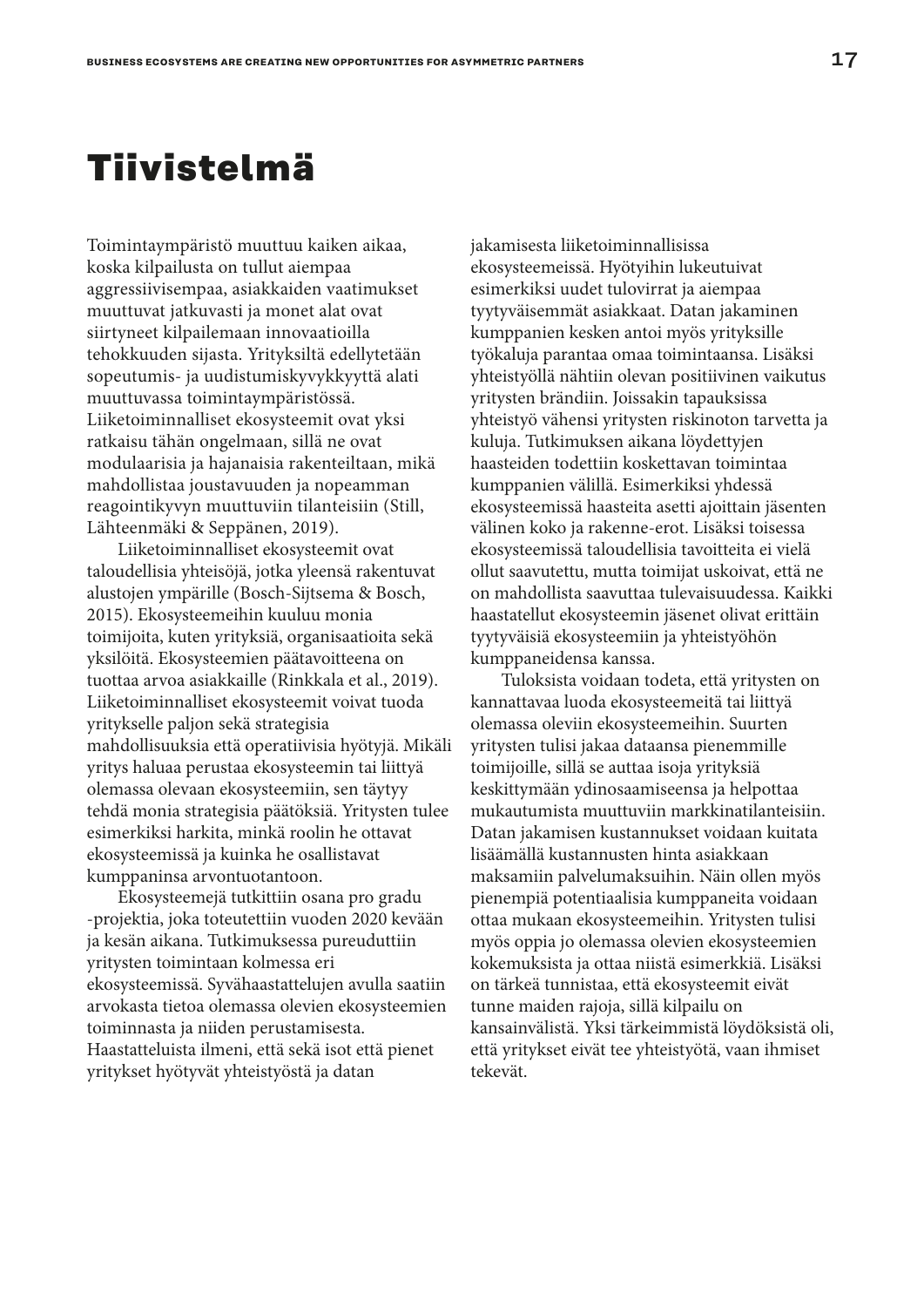### <span id="page-17-0"></span>**Sammanfattning**

Företagens verksamhetsförutsättningar förändras konstant i och med att konkurrensen blivit alltid aggressivare, kundernas krav förändras hela tiden och många branscher har övergått till att konkurrera med innovationer i stället för med effektivitet. I en föränderlig värld krävs det att företag uppvisar anpassnings- och förnyelseförmåga. Ekosystem för företag är en lösning på detta problem genom att ekosystemens strukturer är modulära och decentraliserade, något som medger flexibilitet och snabbare reaktionsförmåga på föränderliga situationer (Still, Lähteenmäki & Seppänen 2019).

Företagsekosystem är ekonomiska gemenskaper som vanligtvis byggs upp kring plattformar (Bosch-Sijtsema & Bosch, 2015). Dessa ekosystem inkluderar många aktörer, till exempel företag, organisationer och individer. Ekosystemens huvudsakliga mål är att skapa värde åt kunderna (Rinkkala m.fl. 2019). Företagsekosystem kan ge ett företag många strategiska och operativa fördelar. Om ett företag vill skapa ett nytt eller ansluta sig till ett befintligt ekosystem, måste det fatta en mängd strategiska beslut. Exempelvis måste företaget överväga vilken roll det vill ta i ekosystemet och hur det ska inkludera sina partner i värdeproduktionen.

Sådana här ekosystem har undersökts inom ett pro gradu-projekt som utfördes våren och sommaren 2020. I undersökningen utforskades verksamheten bland företagen i tre ekosystem. Djupintervjuer gav värdefull information om hur befintliga ekosystem fungerar och hur de skapats. Av intervjuerna framgick att såväl stora som små företag drar nytta av samarbetet och av att dela data inom ekosystemet. Fördelarna

inkluderade exempelvis nya inkomstflöden och nöjdare kunder. Datadelningen mellan partnerna gav även företagen verktyg för att förbättra sin egen verksamhet. Dessutom ansågs samarbetet ha positiva effekter på företagens varumärken. I vissa fall minskade företagens utgifter och behov av risktagande. De utmaningar som observerades medan undersökningen pågick konstaterades gälla deltagarnas inbördes verksamhet. I ett av ekosystemen gav till exempel storleks- och strukturskillnader mellan deltagarna tidvis upphov till utmaningar. I ett annat ekosystem hade de ekonomiska målen inte ännu uppnåtts, men aktörerna trodde att de kan uppnås i framtiden. Alla ekosystemdeltagare som intervjuades var mycket nöjda med sina ekosystem och med samarbetet med partnerna.

Utifrån resultaten kan man konstatera att det lönar sig för företag att skapa nya eller ansluta sig till befintliga ekosystem. Stora företag bör dela med sig av sina data till mindre aktörer, eftersom det hjälper de stora företagen att fokusera på sin kärnkompetens och underlättar anpassningen till föränderliga marknadssituationer. Kostnaderna för datadelning kan kompenseras genom att priset läggs till de serviceavgifter som kunderna betalar. På så sätt kan också potentiella mindre partner inkluderas i ekosystemen. Företagen bör vidare dra lärdomar av erfarenheterna i befintliga ekosystem och följa dessa ekosystems exempel. Dessutom är det viktigt att vara medveten om att ekosystem inte håller sig till landsgränser, eftersom konkurrensen är internationell. Ett av undersökningens viktigaste fynd var att det inte är företag, utan människor, som samarbetar.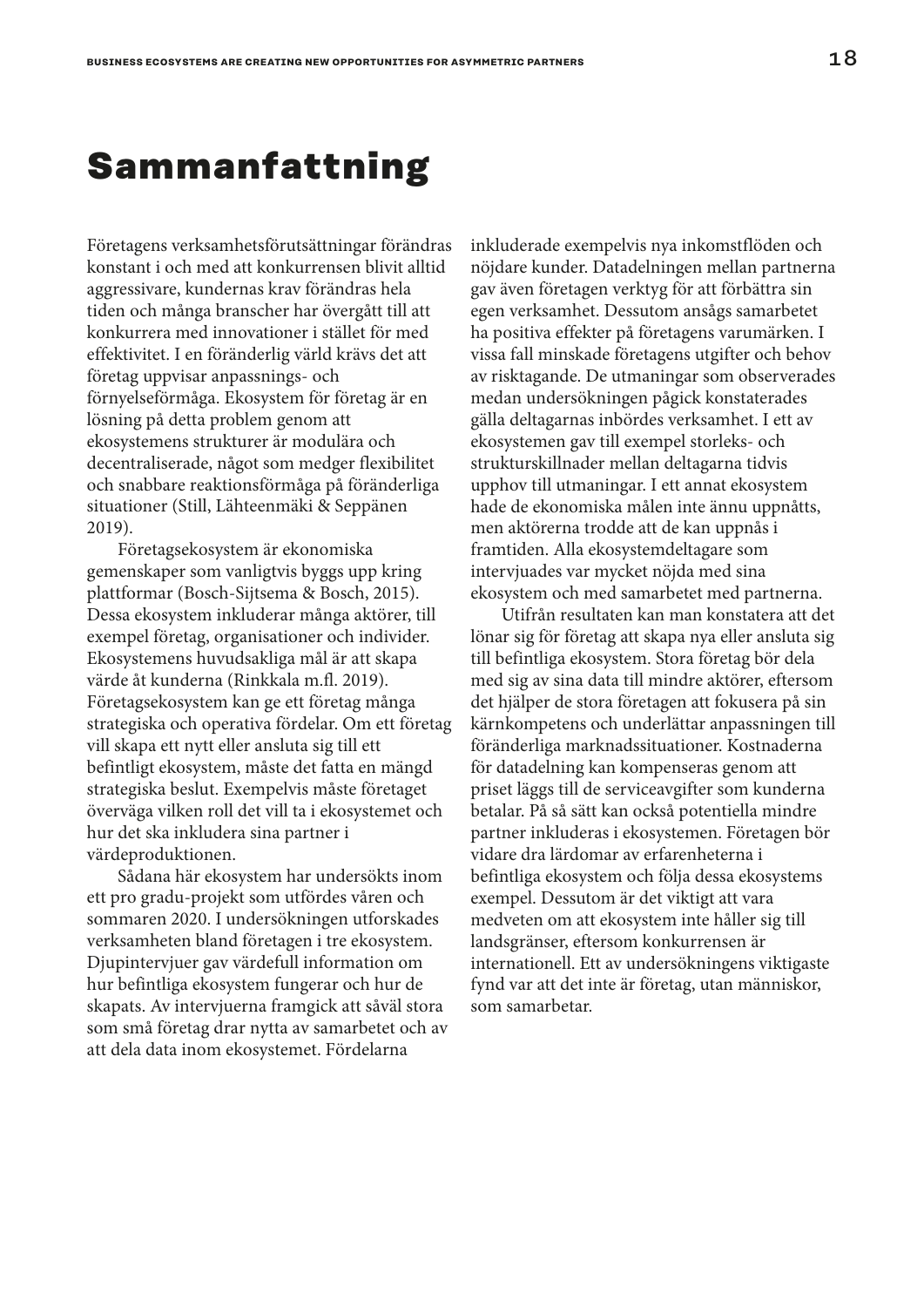# <span id="page-18-0"></span>**References**

**Adner, R.,** 2016. Ecosystem as Structure. Journal of Management, 43(1), pp.39–58.

**Agarwal, R., Selen, W.** 2009. Dynamic Capability Building in Service Value Networks for Achieving Service Innovation. Journal compilation C 2009, Decision Sciences Institute. pp. 431–475.

**Awake.AI.** 2020. [Smart port and shipping ecosystem.](https://www.awake.ai/ecosystem)

**Barbel, M., Meier, O., Soparnot, R.,** 2000. Asymmetric alliances between SMEs and large firms in the area of innovation: strategic determinants and cultural effects. Dans gestion 2000 2014/6 (Volume 31), pp. 87–106.

**BatCircle**. 2020. [BatCircle.](https://www.batcircle.fi/)

**Bosch-Sijtsema, P., Bosch, J.,** 2015. Plays nice with others? Multiple ecosystems, various roles and divergent engagement models. Technology Analysis & Strategic Management, 27(8), pp.960–974.

**Business Finland.** 2018. [Combi works provides industrial production as a service](https://www.businessfinland.fi/en/whats-new/cases/2018/combi-works-provides-industrial-production-as-a-service/).

**Business Finland.** 2018b. [Silo.AI kehittää tekoälyn ekosysteemiä kasvumoottorirahoituksella](https://www.businessfinland.fi/ajankohtaista/uutiset/2018/silo.ai-kehittaa-tekoalyn-ekosysteemia-kasvumoottorirahoituksella/).

**Business Finland.** 2018c. [Avaruusteknologia-alan kasvumoottori tarjoaa maapallon kuvantamisdataa](https://www.businessfinland.fi/ajankohtaista/caset/2018/avaruusteknologia-alan-kasvumoottori-tarjoaa-maapallon-kuvantamisdataa-innovaatioiden-alustaksi/)  [innovaatioiden alustaksi.](https://www.businessfinland.fi/ajankohtaista/caset/2018/avaruusteknologia-alan-kasvumoottori-tarjoaa-maapallon-kuvantamisdataa-innovaatioiden-alustaksi/)

**Business Finland.** 2018b. [Griffin Refineries.](https://www.businessfinland.fi/49f084/globalassets/finnish-customers/news/cases/2018/kasvumoottori_info-14122018-martti_malmivirta_griffin_refineries.pdf)

**Business Finland.** 2018e. [Muovijätteiden jalostamisen kasvumoottori yhdistää globaalin kysynnän ja](https://www.businessfinland.fi/ajankohtaista/caset/2018/muovijatteiden-jalostamisen-kasvumoottori-yhdistaa-globaalin-kysynnan-ja-suomalaisen-tarjonnan/)  [suomalaisen tarjonnan](https://www.businessfinland.fi/ajankohtaista/caset/2018/muovijatteiden-jalostamisen-kasvumoottori-yhdistaa-globaalin-kysynnan-ja-suomalaisen-tarjonnan/).

**Business Finland.** 2018f. [Meri luo uusia kasvumoottoreita.](https://www.businessfinland.fi/ajankohtaista/uutiset/2018/meri-luo-uusia-kasvumoottoreita/)

**Business Finland.** 2019. [Kasvumoottori awake.ai tehostaa satamien toimintaa tekoälyn avulla.](https://www.businessfinland.fi/ajankohtaista/caset/2019/Kasvumoottori-AwakeAI-tehostaa-satamien-toimintaa-tekoalyn-avulla/)

**Business Finland**. 2019b. [Kasvumoottori kirittää logistiikka-alan tuottavuusloikkaan](https://www.businessfinland.fi/ajankohtaista/caset/2019/kasvumoottori-kirittaa-logistiikka-alan-tuottavuusloikkaan/).

**Business Finland.** 2019c. [Muovien kierrätyksen ja biopohjaisten materiaalien kehittämiseen verkosto](https://www.businessfinland.fi/ajankohtaista/uutiset/2019/muovien-kierratyksen-ja-biopohjaisten-materiaalien-kehittamiseen-verkosto-rakenteilla/)  [rakenteilla.](https://www.businessfinland.fi/ajankohtaista/uutiset/2019/muovien-kierratyksen-ja-biopohjaisten-materiaalien-kehittamiseen-verkosto-rakenteilla/)

**Business Finland.** 2019d. [Sisäilman laadun kasvumoottori iaqe tavoittelee tervettä sisäilmaa](https://www.businessfinland.fi/ajankohtaista/uutiset/2019/sisailman-laadun-kasvumoottori-iaqe-tavoittelee-tervetta-sisailmaa/).

**[CleverHealth Network](https://www.cleverhealth.fi/fi/tietoa-meista/)**. 2020.

**Clic Innovation Oy.** 2020. [4 Recycling.](https://clicinnovation.fi/project/4recycling/)

**Combi Works.** 2020. [What we do.](https://www.combiworks.com/en/what-we-do)

**Combient**. 2020. [Moving faster together](https://combient.com/).

**Combient.** 2020b. [Spark](https://combient.com/spark).

**Combient.** 2020c. [Foundry.](https://combientfoundry.com/)

**Combient.** 2020d. [Mix.](https://combient.com/mix)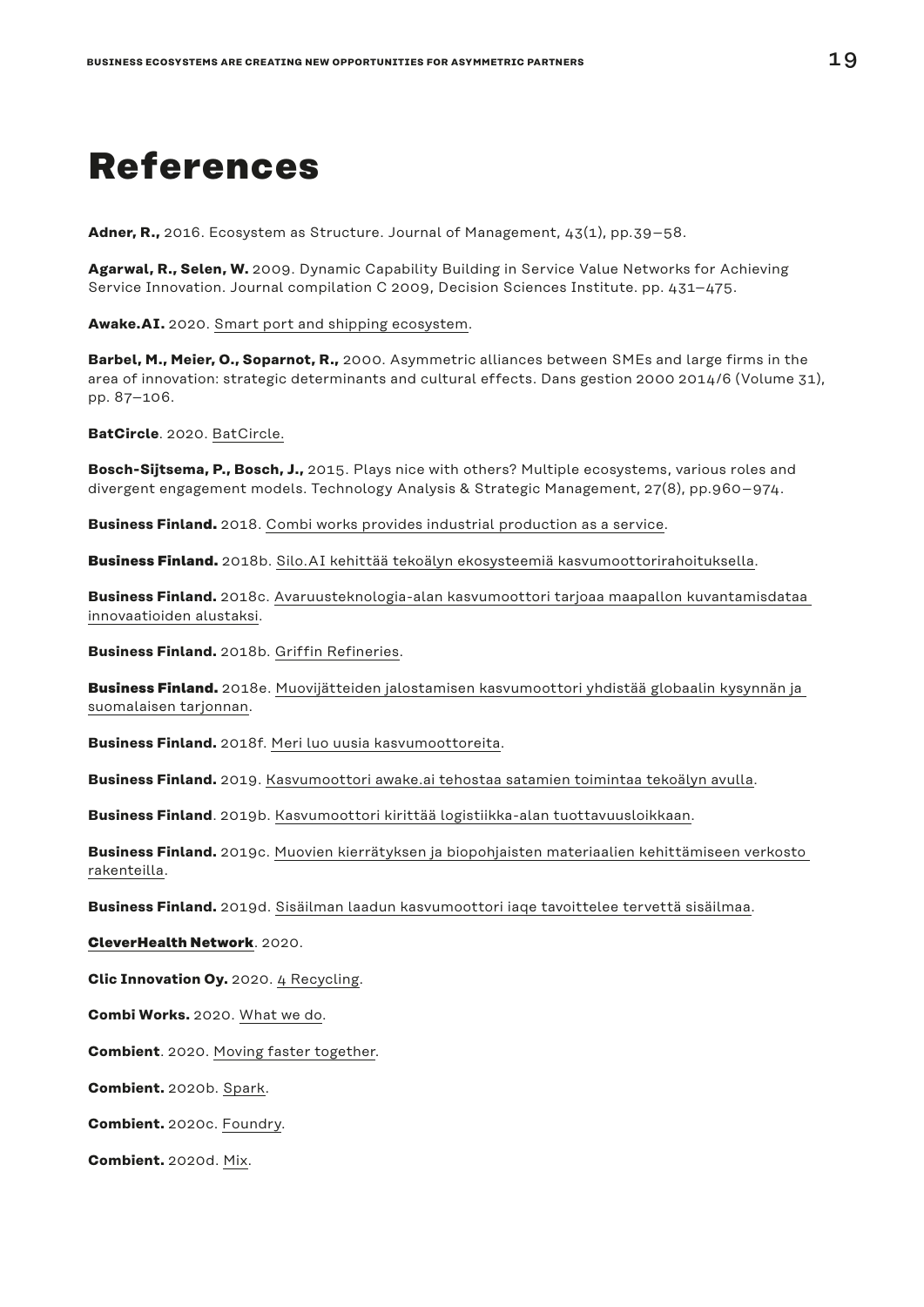**Combient**. 2020e. [Collegial](https://www.combient.com/collegial).

**Compensate**. 2020. [For Business.](https://compensate.com/fi/for-business)

**Corda**. 2020. [Open-source blockchain platform for business](https://www.corda.net/).

**Corda**. 2020b. [Partner program](https://marketplace.r3.com/directory/partner-program?referrer=dashboard-footer).

**Davenport, T. H**., **Kudyba, S.** 2016. Designing and Developing Analytics-Based Data Products. MIT Sloan Management Review. Vol. 58, No. 1. pp. 83–89.

**Dawes, S**. 1996. Interagency information sharing: Expected benefits, manageable risks. Journal of Policy Analysis and Management, 15(3), pp.377–394.

**Dias.** 2020. [Asuntokauppa on nyt digitaalinen.](https://dias.fi/)

**Dias**. 2020b. [DIAS tulee sanoista digitaalinen asuntokauppa.](https://dias.fi/dias.html)

**[DIMECC](https://www.oneseaecosystem.net/about/)**, 2020.

**Flexens**. 2020. [The company. Building Skills and knowledge – backed by world leading organizations](https://flexens.com/the-company/).

**Gaia**. 2020. [Winning Offshore Wind Concept In the Baltic Sea](https://www.gaia.fi/baltic-offshore-wind/).

**Griffin Refineries**. 2020. [Producing raw materials, fuels and energy from waste.](https://griffinrefineries.com/)

**Hayes, A.** 2019. [Business Ecosystem.](https://www.investopedia.com/terms/b/business-ecosystem.asp) Investopedia.

**Hemilä, J**. 2020. [Welcome to KEKO Blossoming Building Ecosystem.](https://kekoecosystem.com/stories/welcome-to-keko-blossoming-building-ecosystem/) Keko.

**Huttunen, H.** 2019. The role of data in firm performance: A techno-economic view. Master's Thesis. pp. 1–84.

Huttunen, H. Seppälä, T. Lähteenmäki, I., Mattila, J., 2019. What Are the Benefits of Data Sharing? Uniting Supply Chain and Platform Economy Perspectives. SSRN Electronic Journal.

**IAEQ.** 2020. [Indoor Air Quality Ecosystem.](https://www.iaqe.fi/)

**Iansiti, M., Levien, R.** 2004. [Strategy as Ecology.](https://hbr.org/2004/03/strategy-as-ecology) Harvard Business Review.

**ICEYE**. 2018. [ICEYE Receives 10M€ Capital Loan from Business Finland To Initiate Internet of](https://www.iceye.com/press/press-releases/iceye-receives-10-million-euro-capital-loan-business-finland-to-initiate-internet-of-locations)  [Locations.](https://www.iceye.com/press/press-releases/iceye-receives-10-million-euro-capital-loan-business-finland-to-initiate-internet-of-locations)

**ICEYE**. 2020. [Solutions](https://www.iceye.com/solutions).

**Intelligent Indstry.** 2020b. [Turning digital into practical.](https://intelligentindustry.dimecc.com/)

Jacobides, M. G. 2019. [In the Ecosystem Economy, What's Your Strategy?](https://hbr.org/2019/09/in-the-ecosystem-economy-whats-your-strategy) Harward Business Review.

**Jang, H., Lee, K., Yoon, B.** 2016. development of an open innovation model for R&D collaboration between large firms and small-medium enterprises (SMEs) in manufacturing industries. international journal of innovation management, 21(01), pp.1–26.

**Levitin, A. V., Redman, T. C.** 1998. Data as a Resource: Properties, Implications, and Prescriptions. Sloan Management Review; Fall. pp. 89–101.

**Kyyti**. 2018. [Smart mobility ecosystem \(PDF\)](https://www.businessfinland.fi/49f09f/globalassets/finnish-customers/news/cases/2018/kasvumoottori_info-14122018_pekka-motto_-kyyti_smart_mobility_ecosystem.pdf). Business Finland.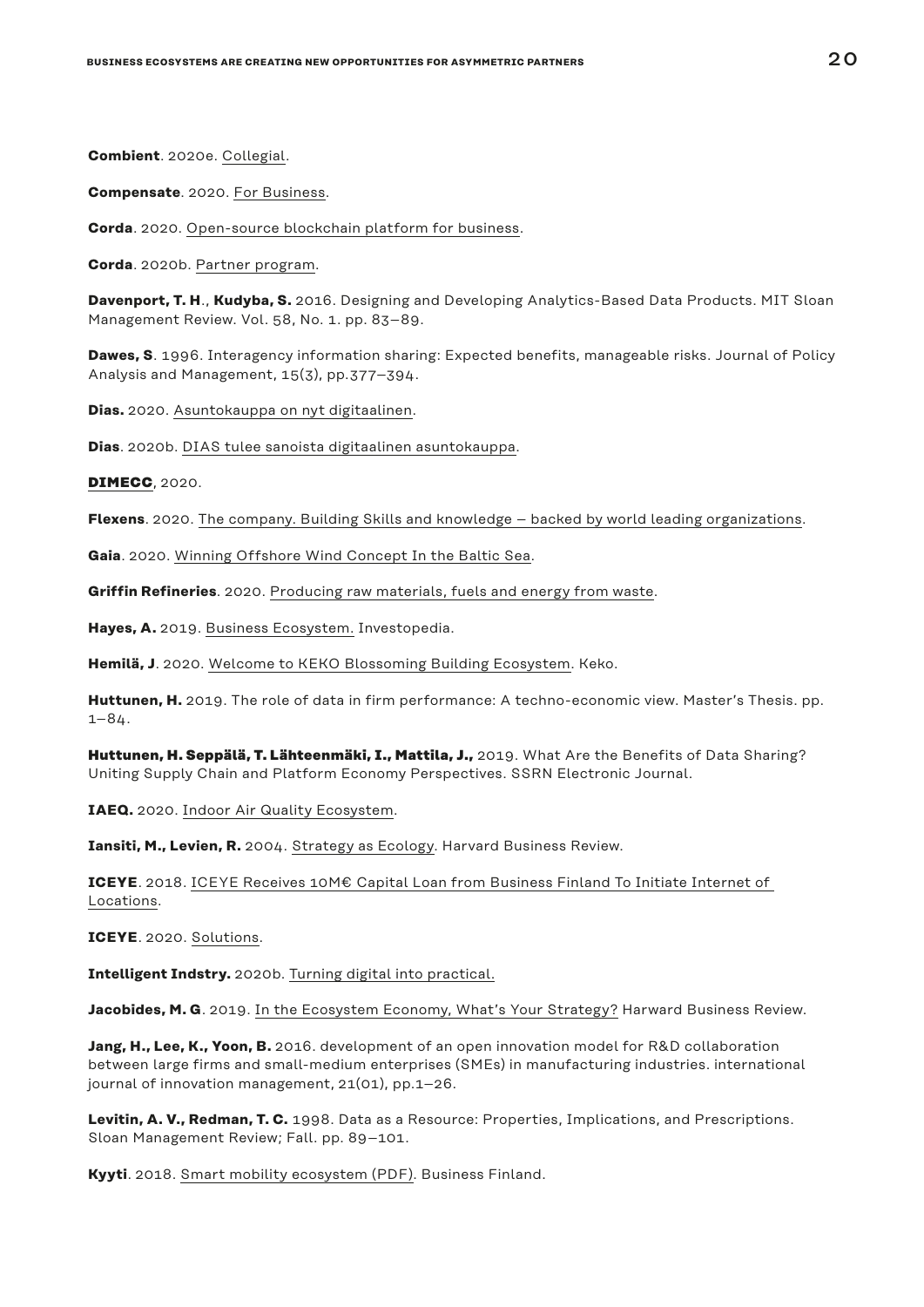**Kyyti**. 2020. [Kyyti Maas Platform.](https://www.kyyti.com/kyyti-maas-platform/)

**Marco Polo**. 2020. [Solutions.](https://www.marcopolo.finance/solutions/)

**McAfee, A., Brynjolfsson, E.** 2012. [Big Data: The Management Revolution](https://hbr.org/2012/10/big-data-the-management-revolution%3e%20%5bAccessed%2015.04.2020%5d.). Harvard Business Review.

**Moore, J.,** 2006. Business Ecosystems and the View from the Firm. The Antitrust Bulletin, 51(1), pp.31–75

**Mukhopadhyay, T., Kekre, S., Kalathur, S.** 1995. Business Value of Information Technology: A Study of Electronic Data Interchange. MIS Quarterly, 19(2), pp.137

**Najjar, M., Kettinger, W.** 2013. Data Monetization: Lessons from a Retailer's Journey. MIS Quarterly Executive. pp, 213–225.

**Nordea**. 2017. [Nordea Takes Open Banking Beyond PSD2.](https://www.nordea.com/en/press-and-news/news-and-press-releases/press-releases/2018/12-17-08h00-nordea-takes-open-banking-beyond-psd2.html)

**Nordea**. 2020. [The future of banking APIs within the Nordics.](https://developer.nordeaopenbanking.com/)

**Nordea**. 2020b. [API Products.](https://developer.nordeaopenbanking.com/app/products)

**One Sea.** 2019. [European space agency to partner with one sea alliance on maritime digitalisation and](https://www.oneseaecosystem.net/european-space-agency-to-partner-with-one-sea-alliance-on-maritime-digitalisation-and-autonomous-shipping-initiatives/)  [autonomous shipping initiatives.](https://www.oneseaecosystem.net/european-space-agency-to-partner-with-one-sea-alliance-on-maritime-digitalisation-and-autonomous-shipping-initiatives/)

**OP**. 2017. [OP Developer – future business in APIs.](https://op-lab.fi/op-developer-future-business-in-apis/)

**OP**. 2020. [Our APIs go beyond banking](https://op-developer.fi/).

**Open Ecosystem Network**. 2020. [One Sea Autonomous Maritime Ecosystem.](https://www.oneseaecosystem.net/european-space-agency-to-partner-with-one-sea-alliance-on-maritime-digitalisation-and-autonomous-shipping-initiatives/)

**Open Ecosystem Network**. 2020b. [Our Network](https://open-ecosystem.org/our-network).

Pidun, U., Reever, M., Scüssler, M. 2019. [Do You Need a Business Ecosystem?](https://www.bcg.com/publications/2019/do-you-need-business-ecosystem) BCG.

**[Platform of Trust](https://platformoftrust.net/fi/mika/)**. 2020.

**Prakash, A., Deshmukh, S. G.** 2010. Horizontal Collaboration in Flexible Supply Chains: A Simulation Study. Journal of Studies on Manufacturing (Vol.1-2010/Iss.1). pp. 54–58

**Rabelo, R., Bernus, P.** 2015. A Holistic Model of Building Innovation Ecosystems. IFAC-PapersOnLine, 48(3), pp.2250–2257.

Rinkkala, M., Launonen, P., Weckström, N., Koponen, P. 2019. Internationally significant innovation and [growth ecosystems in Finland.](https://teknologiateollisuus.fi/sites/default/files/2020-01/Internationally%20significant%20innovation%20and%20growth%20ecosystems%20in%20Finland.pdf) Spinverse Oy.

**Seppälä, T., Hakanen, E., Lähteenmäki, I., Mattila, J., Niemi, R.** 2019. The Resource Dependency of Data: A Prospective on Data Sharing in Supply Chains. SSRN Electronic Journal.

**Silo.AI.** 2020. [AI for people.](https://silo.ai/about/)

**Singh, R., Baird, A., Mathiassen, L.** 2018. Collaboration risk management in IT-enabled asymmetric partnerships: Evidence from telestroke networks. Information and Organization, 28(4), pp.170–191.

**Sitra**. 2019. [Rulebook for fair data economy – rulebook template for data networks](https://media.sitra.fi/2020/06/23111302/sitra-rulebook-version-0-9.pdf).

**Sjöstedt, T.** [Pääkaupunkiseudun Smart & Clean -säätiön verkkosivut](https://www.sitra.fi/artikkelit/paakaupunkiseudun-smart-clean-saation-verkkosivut/).

**Smart & Clean.** 2020. [Solutions for 1,5 C world](https://smartclean.fi/en/).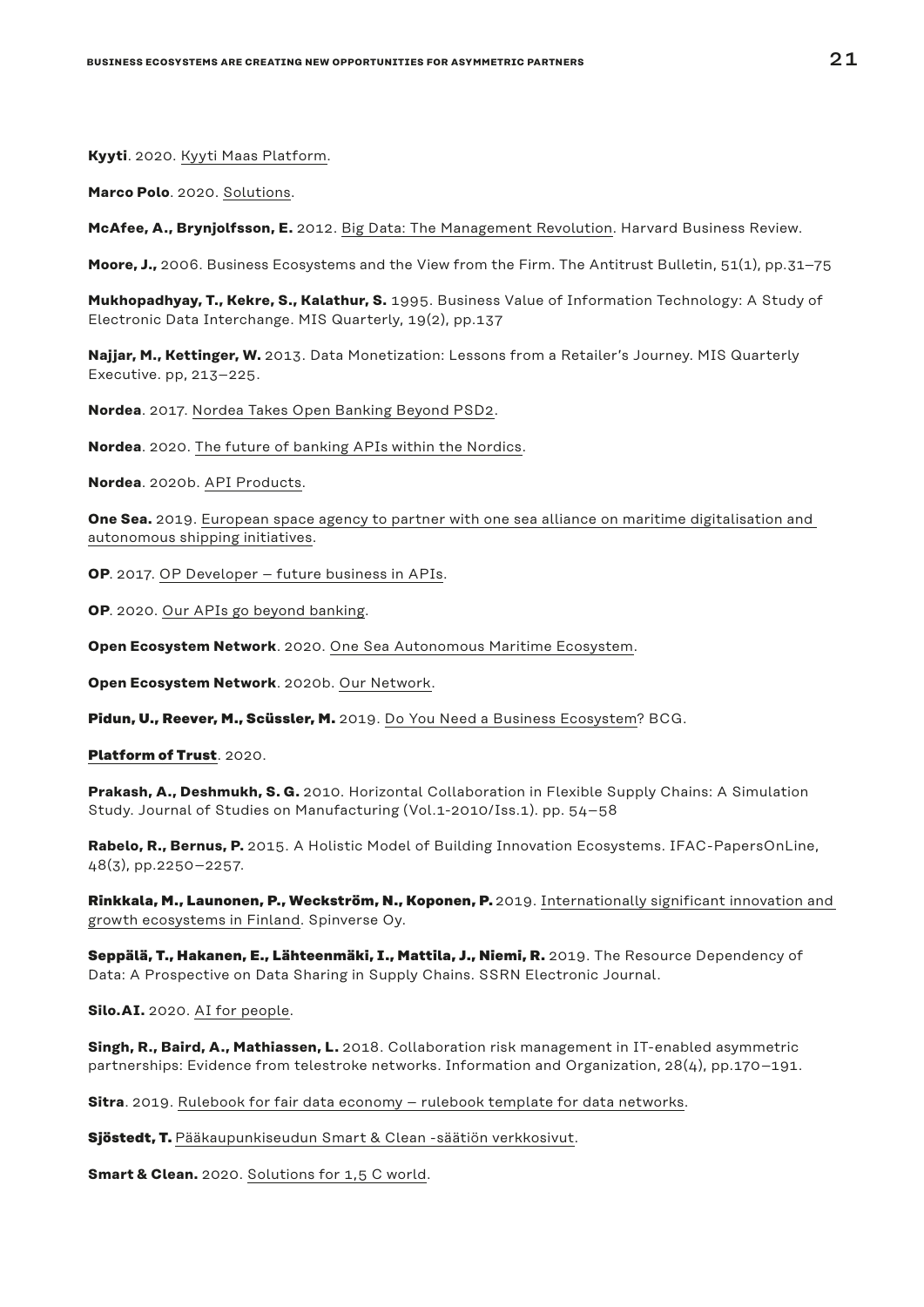**Smart & Clean**. 2020b. [A world-class reference area](https://smartclean.fi/en/helsinki-metropolitan-smart-clean-foundation/).

**SmartRail Ecosystem.** 2020b. [Ecosystem Phases.](https://smartrailecosystem.com/roadmap/)

**SmartRail Ecosystem.** 2020c. [Co-Activities.](https://smartrailecosystem.com/co-activities/)

**Still, K., Lähteenmäki, I., Seppänen, M.** 2019. Innovation Relationships in the Emergence of Fintech Ecosystems. Proceedings of the 52nd Hawaii International Conference on System Sciences. Hicss. pp. 6367–6376.

**Trans Digi**. 2020. "[VTT ja Lapin yliopisto kehittävät tulevaisuuden liikkumisen alustaa](https://transdigi.fi/fi/uutinen/vtt-ja-lapin-yliopisto-kehittavat-tulevaisuuden-liikkumisen-alustaa)".

**[Una Oy.](https://unaoy.fi/yhtio/)** 2020.

**University of Oulu**. 2020. [Amet](https://www.oulu.fi/pyometen/node/198121) Alustatalous metallijalostuksessa.

**Uusitalo, K,. Laine, P.,** 2020. Interview 6.8.2020.

**Uusitalo, K., Laine, P.** 2020b. Testbed simulation modelling in an open business ecosystem context – benchmarking logistics network performance LRN2018 SI invited paper. International Journal of Logistics Research and Applications. pp. 1–22.

**Vantaa**. 2020. [DigiOne](https://www.vantaa.fi/digione/en).

**Vastuu Group**. 2020d. [We make your life easier.](https://www.vastuugroup.fi/fi-en/our-services)

**Vastuu Group**. 2020. [Building the future](https://www.vastuugroup.fi/fi-en/partners).

**Vastuu Group.** 2020b. [Partner programme](https://www.vastuugroup.fi/fi-en/partners).

**Vastuu Group**. 2020c. [Partnerimme](https://www.vastuugroup.fi/fi-fi/partnerit/partnerimme).

**Vendiafi**. 2020. [Vendiafi – five years of mobility service pioneering.](https://www.vedia.fi/)

**VTT**. 2018. [CaaS-ekosysteemi sujuvoittamaan tavaralogistiikkaa.](https://www.vttresearch.com/fi/uutiset-ja-tarinat/caas-ekosysteemi-sujuvoittamaan-tavaralogistiikkaa)

**VTT**. 2020. [Seitsemän johtavaa suomalaisyritystä luo yhdessä ekosysteemin kiinteistödatan](https://www.vttresearch.com/fi/uutiset-ja-tarinat/seitseman-johtavaa-suomalaisyritysta-luo-yhdessa-ekosysteemin-kiinteistodatan)  [hyödyntämiseksi](https://www.vttresearch.com/fi/uutiset-ja-tarinat/seitseman-johtavaa-suomalaisyritysta-luo-yhdessa-ekosysteemin-kiinteistodatan).

**VTT**. 2020. [Seven leading Finnish companies join forces to co-create an ecosystem for smart building](https://www.vttresearch.com/en/news-and-ideas/seven-leading-finnish-companies-join-forces-co-create-ecosystem-smart-building-data)  [data](https://www.vttresearch.com/en/news-and-ideas/seven-leading-finnish-companies-join-forces-co-create-ecosystem-smart-building-data).

**Whim**. 2020. [All transportation in one app](https://whimapp.com/).

**Woerner, S., Wixom, B.** 2015. Big Data: Extending the Business Strategy Toolbox. Journal of Information Technology, 30(1), pp.60–62.

**Yle**. 2018. [Mikä ihmeen Whim? – Uusi palvelu yhdistää bussit, taksit, kaupunkipyörät ja vuokra-autot](https://yle.fi/uutiset/3-10171507)  [yhden klikkauksen alle, mutta väheneekö yksityisautoilu.](https://yle.fi/uutiset/3-10171507)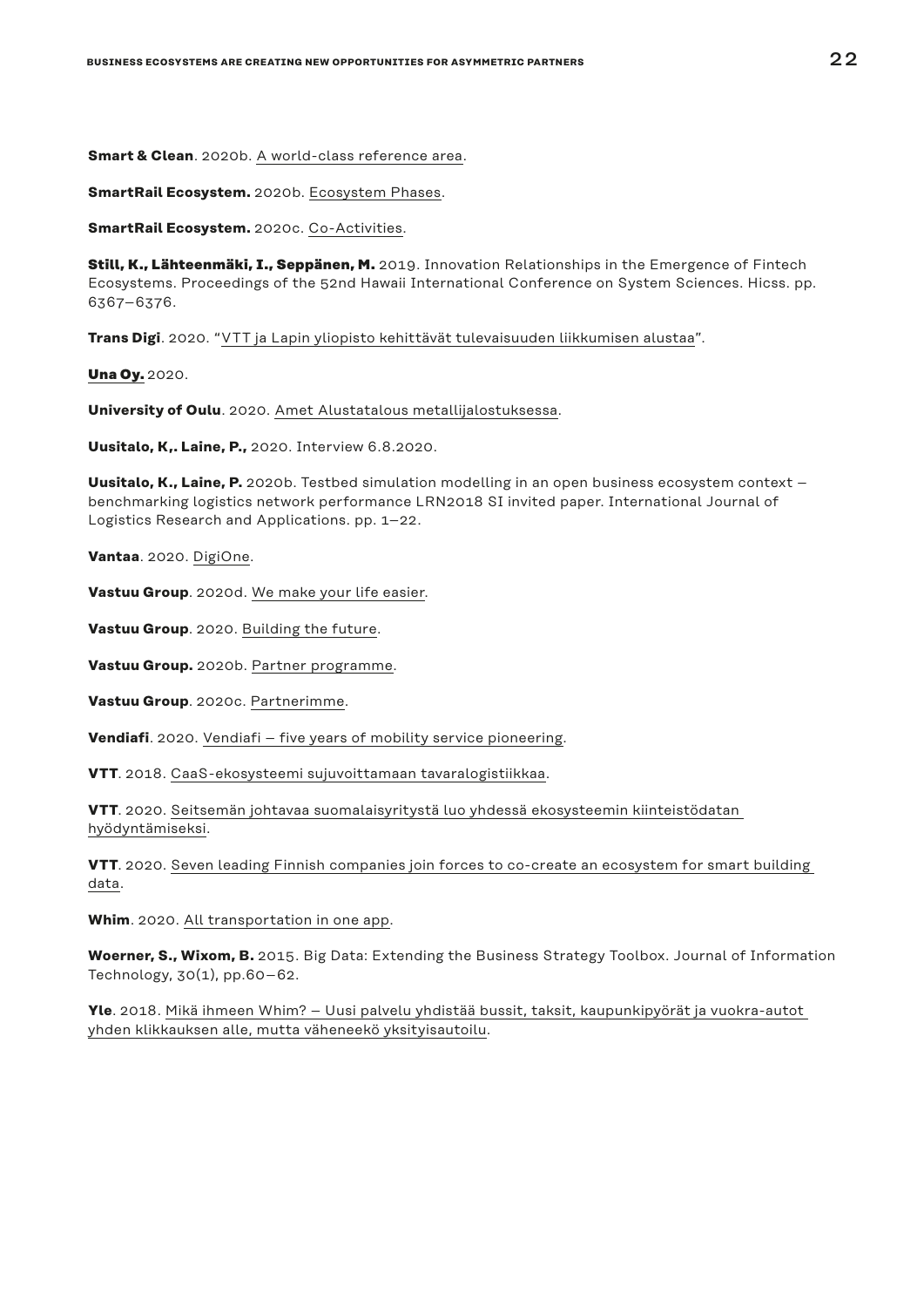### <span id="page-22-0"></span>**Appendix 1: Results of ecosystem mapping**

| <b>Sector</b>           | <b>Ecosystem</b>                                                                                           | <b>Year of</b><br>foundation               | Open /<br>closed | What is the eco-<br>system about?                                                                                         | <b>Partners</b>                                                                                                                                                                                                                                                                                                                                                                                                                                                                                                                                                                                                                                                                              | Goals/aims                                                                                                                                                                    | <b>Services/Solutions</b>                                                                                                     |
|-------------------------|------------------------------------------------------------------------------------------------------------|--------------------------------------------|------------------|---------------------------------------------------------------------------------------------------------------------------|----------------------------------------------------------------------------------------------------------------------------------------------------------------------------------------------------------------------------------------------------------------------------------------------------------------------------------------------------------------------------------------------------------------------------------------------------------------------------------------------------------------------------------------------------------------------------------------------------------------------------------------------------------------------------------------------|-------------------------------------------------------------------------------------------------------------------------------------------------------------------------------|-------------------------------------------------------------------------------------------------------------------------------|
| Build-up<br>environment | Vastuu Group /<br>Platform of Trust<br>Sources:<br>Vastuu group, 2020-<br>2020D; Plaform of<br>trust 2020. | 2019                                       | Open             | Data content<br>and technical<br>interface<br>ecosystem<br>for build-up<br>environment                                    | Many partners, only some mentioned:<br>Aacon Oy, Admicom Finland Oy, Aitio<br>Finland Oy, Alertum Oy, AM Security Oy,<br>Apprix Oy, Atentis Oy, Aventra Oy, Azets<br>Insight Oy, Balance Systems Oy, Bonava,<br>Pajadata Oy, Suomen Säätiöpalvelu Oy,<br>Systemteknik Ab i Eckerö, Taitotekniikka<br>Oy, Takamäki Yhtiöt Ky, Taloustutka Oy,<br>Tamtron Solutions Oy, Tarjova Oy, Tieto<br>Finland Oy, Tietoaika Oy, Tilimanager Oy,<br>Tilipalvelu Eija Mäyrälä Ky, Tilitoimisto<br>Pirjo Gustafsson, Tilitoimisto Raahen<br>Tase Oy, Tilitoimisto Raetsaari Oy, ToP<br>Tunniste Oy, Tunninen, Ulvilan tilitoimisto<br>Oy, Visy Oy, Visma Megaflex Oy, Visma<br>Movenium, Visma Software Oy | Aims to offer reliable<br>platform and intermediary<br>of reliable data for partner<br>companies, so that they can<br>build services for shared<br>clients by using the data. | Electronical services<br>for needs of build-up<br>environment and to help<br>sector companies with<br>their legal obligations |
| Construction            | <b>KEKO</b>                                                                                                | 2019                                       | Open             | Ecosystem<br>that focuses<br>on the built-up<br>environment                                                               | Kone, YIT, Halton, VTT Research, Netox,<br>Caverion, Nokia, Business Finland                                                                                                                                                                                                                                                                                                                                                                                                                                                                                                                                                                                                                 | Aims to build new platform-<br>based business models.                                                                                                                         | Still very new ecosystem,<br>and the first use cases                                                                          |
|                         | Sources:<br>Hemilä, 2020; VTT,                                                                             |                                            |                  |                                                                                                                           |                                                                                                                                                                                                                                                                                                                                                                                                                                                                                                                                                                                                                                                                                              | Aims to make buildings safer,<br>more fluent and productive.                                                                                                                  | will be available in 2020                                                                                                     |
|                         | 2020                                                                                                       |                                            |                  |                                                                                                                           |                                                                                                                                                                                                                                                                                                                                                                                                                                                                                                                                                                                                                                                                                              | Aims to engage SMEs into<br>ecosystem and to co-innovate<br>new concepts in smart<br>building context.                                                                        |                                                                                                                               |
| Cross industry          | 2016<br>R3/<br>Corda (CorDapps)                                                                            | N/A<br>Blockchain<br>platform<br>ecosystem |                  | Over 300 companies, global network, but<br>according to one expert interview has also<br>some Finnish companies included. | Offers open source<br>blockchain platform for<br>partners from multiple                                                                                                                                                                                                                                                                                                                                                                                                                                                                                                                                                                                                                      | Business solutions for<br>partners                                                                                                                                            |                                                                                                                               |
|                         | Sources:<br>Corda, 2020-2020b                                                                              |                                            |                  |                                                                                                                           | App builders and explorers including<br>technology partners, system integrators,<br>consulting companies, software vendors<br>from many industries.                                                                                                                                                                                                                                                                                                                                                                                                                                                                                                                                          | industries to solve complex<br>business problems.<br>Designed that data is shared<br>only with relevant parties.                                                              |                                                                                                                               |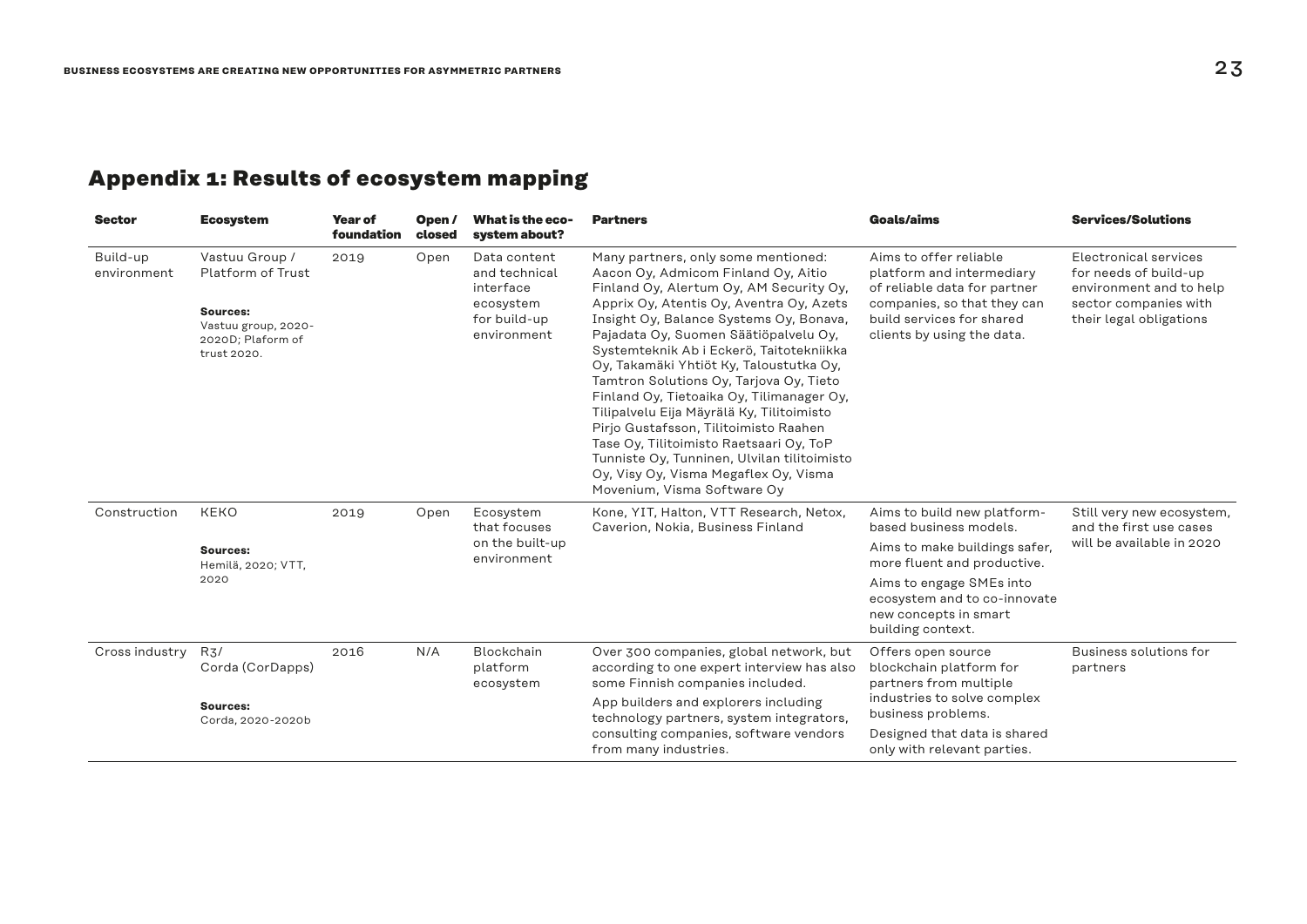| <b>Sector</b>  | <b>Ecosystem</b>                                                                   | <b>Year of</b><br>foundation | Open/<br>closed | What is the eco-<br>system about?          | <b>Partners</b>                                                                                                                                                                                                                                                                                                                                                                  | <b>Goals/aims</b>                                                                                                                                                                                                                                  | <b>Services/Solutions</b>                                                                                  |
|----------------|------------------------------------------------------------------------------------|------------------------------|-----------------|--------------------------------------------|----------------------------------------------------------------------------------------------------------------------------------------------------------------------------------------------------------------------------------------------------------------------------------------------------------------------------------------------------------------------------------|----------------------------------------------------------------------------------------------------------------------------------------------------------------------------------------------------------------------------------------------------|------------------------------------------------------------------------------------------------------------|
| Cross industry | <b>Combient Group</b>                                                              | 2015                         | Closed          | Cross industry<br>collaboration<br>network | Includes 30 large enterprises, and<br>universities and startups.                                                                                                                                                                                                                                                                                                                 | The leading cross industry<br>collaboration ecosystem                                                                                                                                                                                              | The ecosystem has<br>specialized in AI &<br>analytics, open innovation<br>and organization and<br>culture. |
|                | Sources:<br>Combient, 2020-<br>2020e                                               |                              |                 |                                            | Assa Abloy, Atlas Copco, Autoliv,<br>Electrolux, Epiroc, Ericsson, FAM, Fazer,<br>Fortum, Husqvarna Group, Höganäs,<br>Investor, K Group, Kone, KoneCranes,<br>LKAB, Munters, Mölnlycke, Permobil,<br>SAAB, SAS, SEB, SKP, Scania, Sigma,<br>Stena, Stora Enso, Södra, Vasakronan,<br>Wärtsilä                                                                                   | group in the Nordics, that<br>includes Combient Spark,<br>Combient Foundary,<br><b>Combient Mix and Combient</b><br>Collegial.<br>Aims to speed up the<br>transformation of parties<br>involved by offering a space<br>where assets can be shared. |                                                                                                            |
| Cross industry | Open Ecosystem<br>Network<br>Sources:<br>Open Ecosystem<br>Network, 2020-<br>2020B | 2016                         | Open            | Innovation<br>ecosystem                    | Hundreds of partners, only a few larger<br>ones mentioned: Accenture, Telia, Nokia,<br>Microsoft, Aalto University, My Metsä,<br>MaaS Global, LUT University, K Group,<br>Business Finland, Kone. Ecosystem<br>originally initiated by Nokia                                                                                                                                     | Goal is to bring together<br>ambitious companies from<br>different industries and<br>individuals to help them<br>innovate, and grow business                                                                                                       | Helping companies<br>collaborate, being<br>innovative and interact.                                        |
| Energy         | Flexens /                                                                          | 2015                         | Open            | Energy                                     | ABB, ÅF, Sumitomo, Andritz, Fortum,                                                                                                                                                                                                                                                                                                                                              | Aims to create breakthrough<br>solutions in bioeconomy,<br>circular economy, and energy<br>systems.                                                                                                                                                | Developing and<br>implementing a full<br>society scale demo of<br>the the FLEXe (energy)                   |
|                | <b>Clic Innovation</b>                                                             |                              |                 | ecosystem                                  | BMH Technology, Elenia, FCG, Gasum,<br>Metsä Group, Helen, Kemira, Kuusankoski<br>Recylcing, Metsäteho, StoraEnso,                                                                                                                                                                                                                                                               |                                                                                                                                                                                                                                                    |                                                                                                            |
|                | Sources:<br>Flexens, 2020;<br>Click Innovation,<br>2020                            |                              |                 |                                            | SSAB, Vapo, Wärtsilä, Pohjolan Voima,<br>Outotec, Neste, UPM, Vaisala, Valmet,<br>Vantaan Energia, NLS, University of<br>Oulu, University of Vaasa, LUT University,<br>University of Helsinki, Aalto University,<br>VTT Research; Åbo Akademi, University<br>of Turku, Tampere University, Finnish<br>Meteorological Institute, Syke Finnish<br>Environment Institute, Luke, GTK | Public-private-partnership<br>ecosystem                                                                                                                                                                                                            | concept in the Åland<br>archipelago.                                                                       |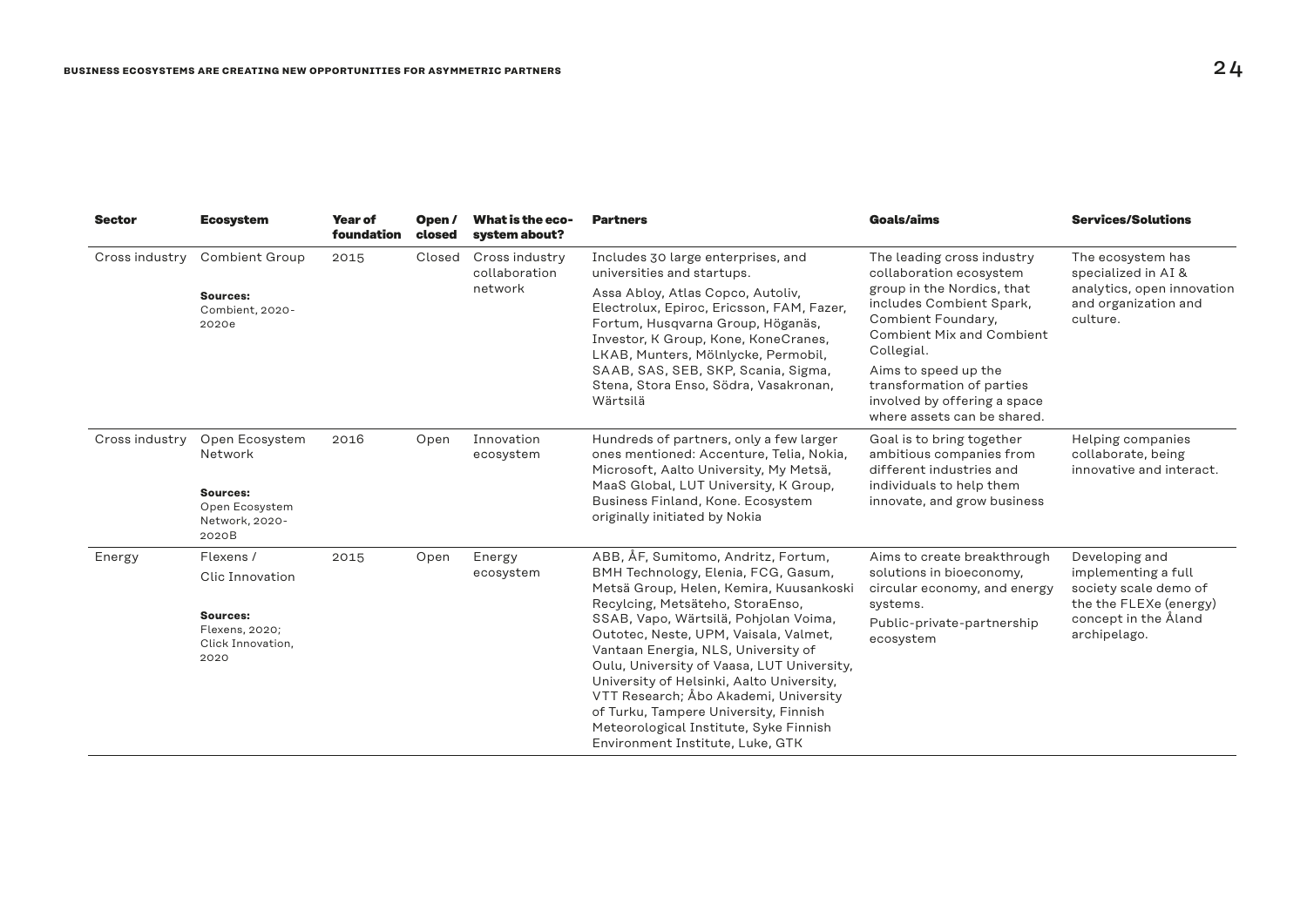| <b>Sector</b> | <b>Ecosystem</b>                                                                     | <b>Year of</b><br>foundation | Open/<br>closed                                                    | What is the eco-<br>system about? | <b>Partners</b>                                                                                                                                                                                                                   | Goals/aims                                                                                                                                                                                                                                                | <b>Services/Solutions</b>                                                                                         |
|---------------|--------------------------------------------------------------------------------------|------------------------------|--------------------------------------------------------------------|-----------------------------------|-----------------------------------------------------------------------------------------------------------------------------------------------------------------------------------------------------------------------------------|-----------------------------------------------------------------------------------------------------------------------------------------------------------------------------------------------------------------------------------------------------------|-------------------------------------------------------------------------------------------------------------------|
| Energy        | Gaia / Baltic<br>Offshore Wind<br>Sources:<br>Gaia, 2020, Business<br>Finland, 2018d | 2018                         | Open                                                               | Wind power<br>ecosystem           | Arctia, Meritaito, Boskalis Terramare,<br>Pori Offshore Constructions, Prysmian<br>Group Finland, Rajakiiri, Rauma Marine<br>Constructions, Finnish Sea Service,<br>Suomen Hyötytuuli, SSAB, Wärtsilä,<br><b>Business Finland</b> | Aims to bring together<br>all the relevant parties,<br>e.g. investors, businesses,<br>technology experts, service<br>providers and governmental<br>institutions to create<br>competitive wind power<br>domain in the Baltic Sea with<br>global potential. | Offshore wind power<br>production                                                                                 |
| Environment   | Kompensäätiö sr /<br>Compensate                                                      | 2019                         | N/A<br>Finnish<br>foundation<br>ecosystem<br>focusing on<br>issues |                                   | Werkling, Frantic, Hellon, BCG, Fourkind,<br>Dottir, SEK, Accenture, Kallan & Co.,<br>Hopkins, Cocoa, Rastivo.com, Contentful,<br>Koski Syväri                                                                                    | Aims to help stop climate<br>change with offering ways to<br>compensate the emissions.                                                                                                                                                                    | Offering service for their<br>partners to compensate<br>their emissions.                                          |
|               | <b>Sources:</b><br>Compensate, 2020                                                  |                              |                                                                    | environmental                     | Löyly, Noli, Studios, Posti, YLVA, Finnair,<br>Nordea, Reima, ST1, Tamro, Kyyti, JYY,<br>Jungle Juice Bar, Fleet Innovation                                                                                                       | Aims to develop network that<br>helps to create new products<br>and services.                                                                                                                                                                             |                                                                                                                   |
|               |                                                                                      |                              |                                                                    |                                   |                                                                                                                                                                                                                                   | Aims to pilot their business<br>model and funds carbon<br>capture projects.                                                                                                                                                                               |                                                                                                                   |
| Environment   | Smart&Clean                                                                          | 2016                         | N/A                                                                | Sustainability<br>ecosystem       | Cities: Helsinki, Espoo, Kauniainen, Lahti,<br>Vantaa, Uusimaa regional council                                                                                                                                                   | Aims to offer solutions for<br>mitigating climate change,                                                                                                                                                                                                 | Aims to offer climate<br>solutions, including<br>mobility, energy, housing,<br>and circular economy<br>solutions. |
|               | Sources:<br>Smart&Clean, 2020-<br>2020b; Sjöstedt,<br>N.A.                           |                              |                                                                    |                                   | Companies: AFRY, Caverion, Fortum,<br>Gaia, Gasum, Helen, Kone, Lassila &<br>Tikanoja, Neste, Ramirent, Siemens, ST1,<br>Vaisala, YIT                                                                                             | to boost business and export<br>smart solutions and clean<br>technology.                                                                                                                                                                                  |                                                                                                                   |
|               |                                                                                      |                              |                                                                    |                                   | Research organizations: Aalto University,<br>Helsinki University, LUT University, VTT<br>Research                                                                                                                                 |                                                                                                                                                                                                                                                           |                                                                                                                   |
|               |                                                                                      |                              |                                                                    |                                   | Government organisations and public<br>foundations: Business Finland, Ministries<br>of the Environment, Economc Affairs<br>and Employment and Transport and<br>Communications, Sitra                                              |                                                                                                                                                                                                                                                           |                                                                                                                   |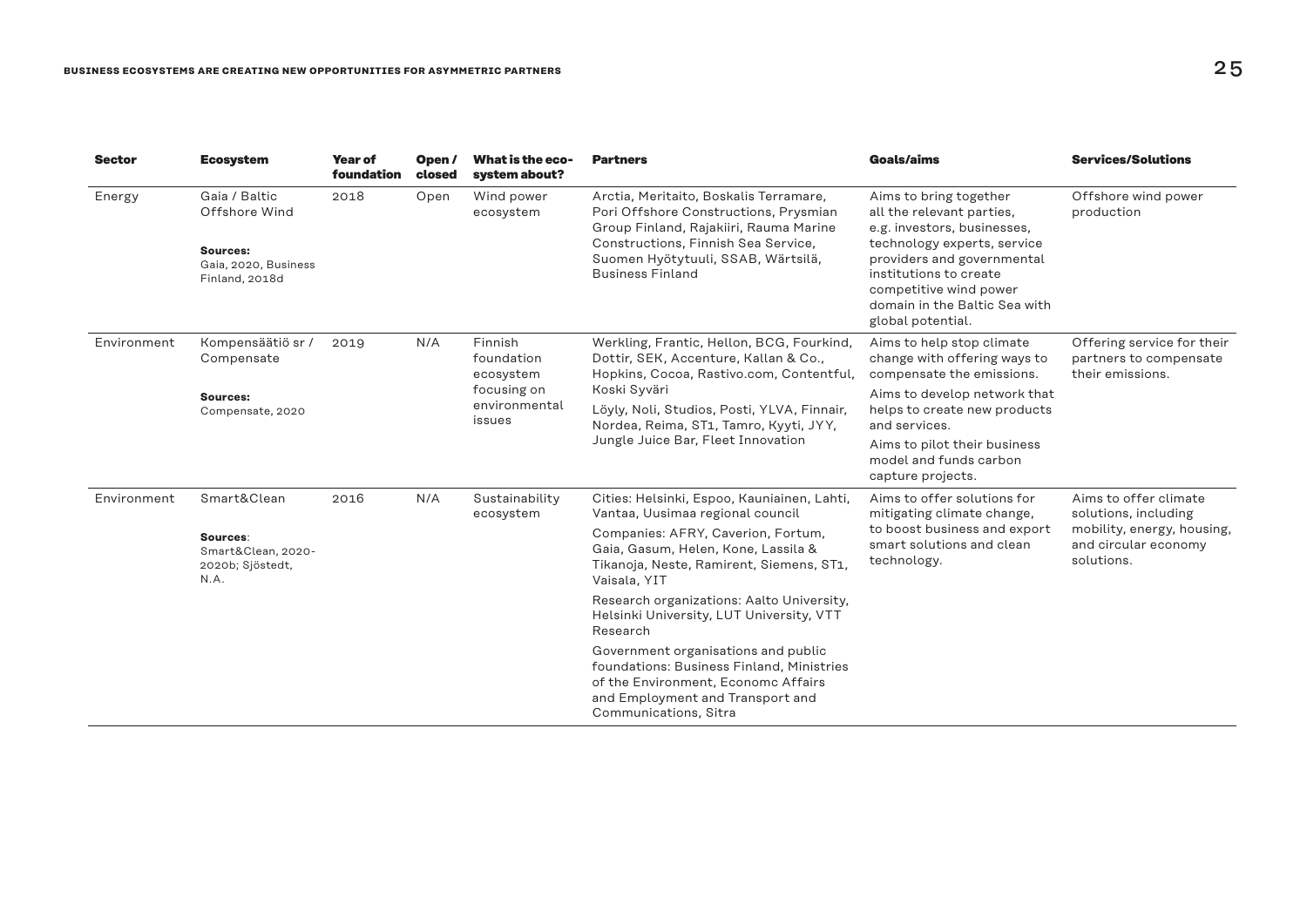| <b>Sector</b> | <b>Ecosystem</b>                                                             | Year of<br>foundation                                  | Open/<br>closed                                                                                                                                                                                         | What is the eco-<br>system about?                                                                                            | <b>Partners</b>                                                                                                                                                | <b>Goals/aims</b>                                                                                                | <b>Services/Solutions</b>                                                   |
|---------------|------------------------------------------------------------------------------|--------------------------------------------------------|---------------------------------------------------------------------------------------------------------------------------------------------------------------------------------------------------------|------------------------------------------------------------------------------------------------------------------------------|----------------------------------------------------------------------------------------------------------------------------------------------------------------|------------------------------------------------------------------------------------------------------------------|-----------------------------------------------------------------------------|
| Environment   | <b>Griffin Refineries</b><br>/ Plastic<br><b>Waste Refining</b><br>Ecosystem | 2018<br>N/A<br>Environmentally<br>focused<br>ecosystem | VTT Research, Suomen Uusiomuovi Oy,<br>L&T, Hackl Container, Urbaser, BMH<br>Technology, Conenor, CoolBrook, Pramia<br>Plastic, Muoviteollisuus ry, Metsä Tissue,<br>Reclay Group, Korkia, ÅF, Christof | Aims to combine different<br>experts from Finland and<br>from international markets<br>with offering a platform for<br>them. | The aim is to create new<br>business opportunities<br>from recycling plastic.                                                                                  |                                                                                                                  |                                                                             |
|               | Sources:<br>Business Finland,<br>2018b-2018c; Griffin<br>Refineries, 2020    |                                                        |                                                                                                                                                                                                         |                                                                                                                              | Industries, Business Finland                                                                                                                                   |                                                                                                                  |                                                                             |
| Environment   | Clic Innovation /<br>4 Recycling                                             | 2019                                                   | Open                                                                                                                                                                                                    | Environmentally<br>focused<br>ecosystem                                                                                      | Business Finland, Andritz Oy, BMH<br>Technology Oy, Borealis Group, Fortum<br>Waste Solutions Oy, Fortum Oyj,                                                  | Aims to bring solutions<br>for enhanced recycling of<br>plastics and to activate cross-                          | Building solutions for<br>recycling of plastics and<br>developing bio-based |
|               | Sources:<br>Clic Innovation 2020:<br><b>Business Finland</b>                 |                                                        |                                                                                                                                                                                                         |                                                                                                                              | Kemira Oyj, Lassila & Tikanoja Oyj,<br>Metsä Fibre, Metsä Board, Metsäliitto<br>Cooperative, Neste Oyj, Stora Enso Oyj,                                        | industry dialogue to create<br>optimal overall material<br>system.                                               | materials.                                                                  |
|               | 2019C                                                                        |                                                        |                                                                                                                                                                                                         |                                                                                                                              | UPM-Kymmene Oyj and Valmet Oyj, the<br>Chemical Industry Federation of Finland,<br>Finnish Plastics Industries Federation.<br><b>Finnish Forest Industries</b> | Collects information,<br>connects international<br>actors, forms collaborations,<br>prepares RDI projects etc.   |                                                                             |
| Finance       | Marco Polo<br>Network / TradelX<br>and R3                                    | 2017                                                   | N/A                                                                                                                                                                                                     | Trade and<br>working<br>capital finance<br>ecosystem                                                                         | International ecosystem, that includes<br>some Finnish companies. Only few<br>companies from the ecosystem<br>mentioned:                                       | Offering software platform<br>for trade and working capital<br>finance for companies and<br>banks.               | Trade and supply chain<br>finance solutions for<br>partners                 |
|               | Sources:<br>Marco Polo, 2020                                                 |                                                        |                                                                                                                                                                                                         |                                                                                                                              | Danske Bank, OP, Daimler, Mastercard,<br>Oracle, SMBC                                                                                                          | Aims to improve client<br>experience, with enabling<br>easier data integration and<br>exchange between partners. |                                                                             |
| Finance       | Nordea /<br>Nordea Open                                                      | 2017                                                   | Open                                                                                                                                                                                                    | Open Banking<br>ecosystem for                                                                                                | International ecosystem, open in Finland,<br>Sweden, and Denmark.                                                                                              | Offering API platform for<br>software developers and                                                             | Financial data for<br>partners.                                             |
|               | <b>Banking</b>                                                               |                                                        |                                                                                                                                                                                                         | developers                                                                                                                   | Parties include software developers and<br>companies, but they are not named in<br>public.                                                                     | banks. One reason behind this<br>platform is PSD2 law that                                                       |                                                                             |
|               | Sources:<br>Nordea, 2017; 2020-<br>2020b                                     |                                                        |                                                                                                                                                                                                         |                                                                                                                              |                                                                                                                                                                | obliges banks to share their<br>data.                                                                            |                                                                             |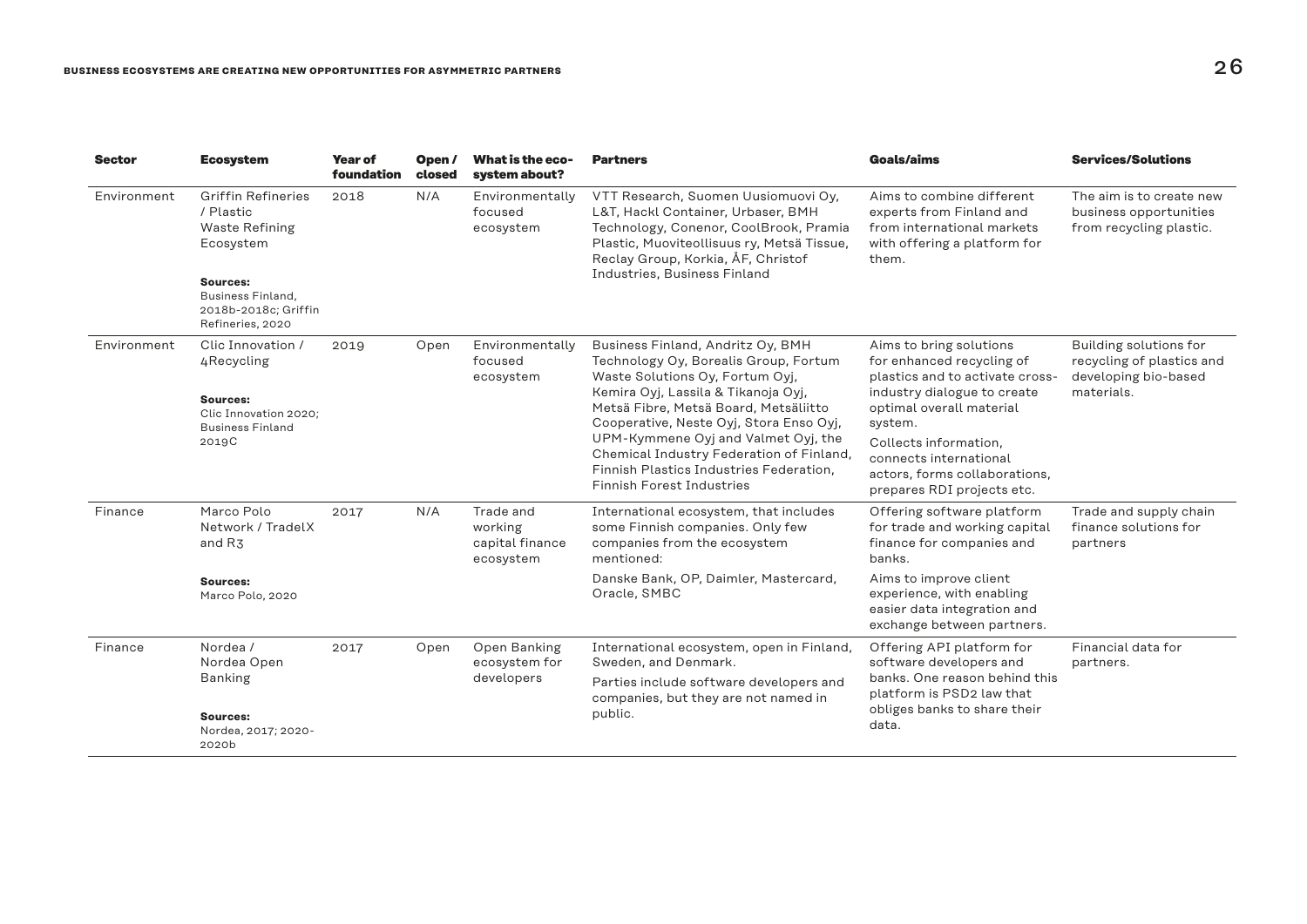| <b>Sector</b>     | <b>Ecosystem</b>                                            | <b>Year of</b><br>foundation | Open /<br>closed                              | What is the eco-<br>system about?                                                                                                                     | <b>Partners</b>                                                                                                                                                                           | Goals/aims                                                                                                     | <b>Services/Solutions</b>                                                          |  |
|-------------------|-------------------------------------------------------------|------------------------------|-----------------------------------------------|-------------------------------------------------------------------------------------------------------------------------------------------------------|-------------------------------------------------------------------------------------------------------------------------------------------------------------------------------------------|----------------------------------------------------------------------------------------------------------------|------------------------------------------------------------------------------------|--|
| Finance           | OP/<br>OP Developer<br><b>Sources:</b>                      | 2017                         | Open                                          | Open Banking<br>ecosystem for<br>developers.                                                                                                          | Platform for banks, FinTechs and<br>startups.                                                                                                                                             | One reason behind this<br>platform is PSD2 law that<br>obliges banks to share their<br>data.                   | Services concerning<br>identity, health, housing,<br>and insurance                 |  |
|                   | OP, 2017; 2020                                              |                              |                                               |                                                                                                                                                       |                                                                                                                                                                                           | Aims to offer APIs for fund.<br>holdings information and<br>financial instruments and<br>open new custodies.   |                                                                                    |  |
| Health            | HUS/<br>CleverHealth                                        | 2017                         | N/A                                           | Health<br>technology<br>ecosystem                                                                                                                     | BCB Medical, BC Platforms, CGI, Elisa,<br>Fujitsu, GE, Innofactor, Microsoft, Noona,<br>Planmeca, Tieto, Takeda, Productivity                                                             | Aiming to bring product and<br>service innovations developed<br>with data.                                     | Health technology export<br>products for companies                                 |  |
|                   | <b>Sources:</b><br>CleverHealth                             |                              |                                               |                                                                                                                                                       |                                                                                                                                                                                           | Leap and Pfizer                                                                                                | Aims to be internationally<br>renowned ecosystem.                                  |  |
|                   | Network, 2020                                               |                              |                                               |                                                                                                                                                       |                                                                                                                                                                                           | Offers platform for partners.                                                                                  |                                                                                    |  |
| Health            | UNA Oy                                                      | 2017                         | N/A                                           | Development<br>ecosystem in                                                                                                                           | Owned by 19 hospital districts,<br>municipalities, joint municipal boards, and                                                                                                            | The participants are the main<br>clients of the ecosystem.                                                     | Una Ydin - Client data in<br>information management                                |  |
|                   | Sources:<br>Una, 2020                                       |                              |                                               | health sector                                                                                                                                         | some strategic partners.                                                                                                                                                                  | The ecosystem offers<br>development and expert<br>services.                                                    | system<br>Una Lomake - National<br>level service for pleadings                     |  |
|                   |                                                             |                              |                                               |                                                                                                                                                       |                                                                                                                                                                                           |                                                                                                                | Una Kaari - Information<br>system for client<br>service and resource<br>management |  |
| Housing<br>market | DIAS/<br>Aktia, Alma<br>Talent, Danske<br>Bank, OP, S Bank, | 2018                         | N/A<br>Digital housing<br>market<br>ecosystem | OP, Danske Bank, Aktia, S-Bank,<br>Nordea, Handelsbank, Savings Banks,<br>POP Bank, Alma, Sanoma, OP Home,<br>Kiinteistömaailma, Blok, Bo LVK, Remax, | Aims to bring real estate<br>agents, banks, and builders<br>on to one platform, to enable<br>digital housing market.                                                                      | Housing market services                                                                                        |                                                                                    |  |
|                   | <b>Tomorrow Tech</b><br>Sources:<br>Dias, 2020-2020B        |                              |                                               |                                                                                                                                                       | Neliöt Liikkuu, Change LVK, Premier,<br>Solid House, Huom!, Huoneistokeskus,<br>SKV Kiinteistövälitys, SP Home,<br>Kahdeks8s päivä, Olo LVK, Skanska, YIT,<br>Nettikoti, Visma, PDS, Kivi | Aims to make housing market<br>work faster, safer, and<br>more flexible, it is no longer<br>location specific. |                                                                                    |  |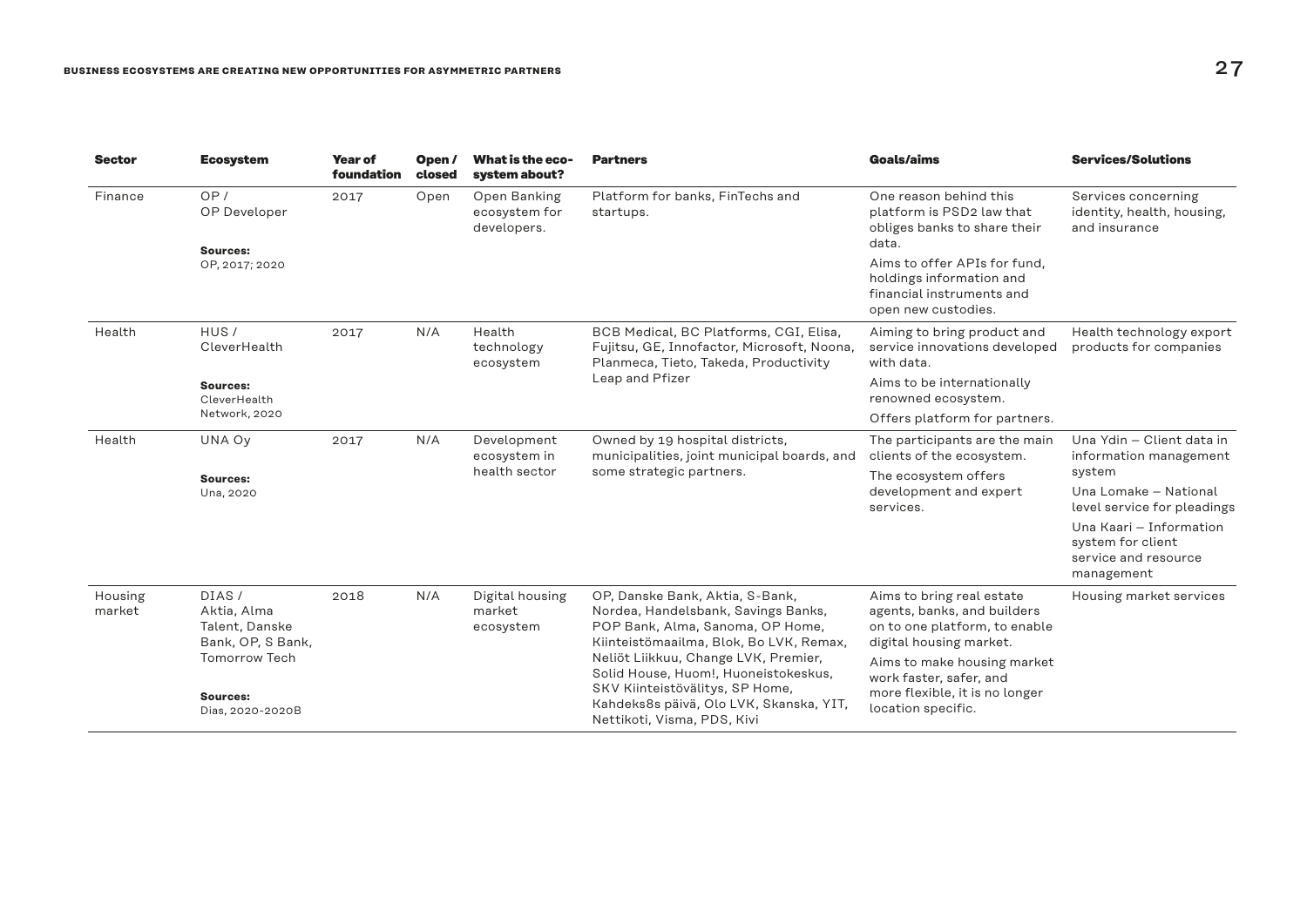| <b>Sector</b> | <b>Ecosystem</b>                                                                                                                           | Year of<br>foundation | Open/<br>closed | What is the eco-<br>system about?  | <b>Partners</b>                                                                                                                                                                                                                                                                                                                                                                                                                             | Goals/aims                                                                                                                                                                                                                                                                                 | <b>Services/Solutions</b>                                                                                                                                                                                                                                                                                                                                                                                                                                                          |
|---------------|--------------------------------------------------------------------------------------------------------------------------------------------|-----------------------|-----------------|------------------------------------|---------------------------------------------------------------------------------------------------------------------------------------------------------------------------------------------------------------------------------------------------------------------------------------------------------------------------------------------------------------------------------------------------------------------------------------------|--------------------------------------------------------------------------------------------------------------------------------------------------------------------------------------------------------------------------------------------------------------------------------------------|------------------------------------------------------------------------------------------------------------------------------------------------------------------------------------------------------------------------------------------------------------------------------------------------------------------------------------------------------------------------------------------------------------------------------------------------------------------------------------|
| <b>HVAC</b>   | Tamlink /<br><b>Indoor Air Quality</b><br>Sources:<br>IAEQ, 2020;<br>Business Finland,<br>2019D                                            | 2018                  | N/A             | Indoor air<br>quality<br>ecosystem | Airo, Alme, Dekati, Eagle Filters, Fidelix,<br>Filterpak, Fleetlogis, Fläkt Group,<br>Fogscreen, Genano, Koja, Pegasor,<br>Produal, Ramboll, Realin, Smartwatcher,<br>Tikkurila, TPI Control, Vaisala, Vallox,<br>Vuo Power Oy, Tamlink, VTT Research;<br>Business Finland, Clic, Helsinki Business<br>Hub, Keino, Go4Energy                                                                                                                | Offers platform for partners<br>to create new business<br>opportunities and aiming<br>to reach new market<br>segments and areas through<br>collaboration in indoor air<br>sector.                                                                                                          | Indoor air solutions                                                                                                                                                                                                                                                                                                                                                                                                                                                               |
| Logistics     | Vediafi /<br>Caas-Net<br>(Corridor as a<br>Service)<br><b>Sources:</b><br>Business Finland,<br>2019B; Vediafi,<br>2020-2020B; VTT,<br>2018 | 2018                  | N/A             | Logistics<br>ecosystem             | Finnish Transport Safety Agency,<br>Business Finland, the Ministry of<br>Transport and Communications, the<br>Finnish Transport Agency, the Finnish<br>Meteorological Institute, the Finnish<br>Communications Regulatory Authority<br>and Finnish Customs, VTT Research and<br>Vediafi, Dynniq, Infotripla and Indagon<br>from the business sector. Vantaa, Turku<br>and Tampere cities, the Growth Corridor<br>Finland network and YTL ry | Aiming to build working<br>logistics between Asia and<br>Europe through Finland with<br>combining different parties<br>and by digitalizing actions.                                                                                                                                        | Improving logistics of<br>Finland                                                                                                                                                                                                                                                                                                                                                                                                                                                  |
| Manufacturing | DIMECC/<br>Intelligent<br>industry<br>Sources:<br>Intelligent industry<br>2012-2012B                                                       | 2017                  | Open            | Manufacturing<br>ecosystem         | Elekmerk, Fastems, HT Laser, Innofactor,<br>Konecranes, Melkki, Nokia, Prima Power,<br>Raute, TietoEvry, Business Finland,<br>Dimecc.<br>Also, many international partners                                                                                                                                                                                                                                                                  | Aims to connect leading<br>equipment manufacturers<br>and digital solution providers<br>in Finland.<br>Aim is to answer individual<br>client needs, and to sense<br>client expectations.<br>Keeps Finland involved in<br>the data driven business<br>development.<br>Boosting SME network. | Finnish Industrial<br>Internet Forum -<br>combines appliers<br>and digital solution<br>providers with research<br>organizations.<br>DIMECC Demobooster,<br>innovation service<br>model, that aims to<br>connect small and large<br>companies.<br>Demola, combining<br>organizations with<br>university students.<br>Machine Learning<br>Academy - aims to<br>increase participants<br>understanding of how<br>AI can be utilized with<br>machine learning and<br>company business. |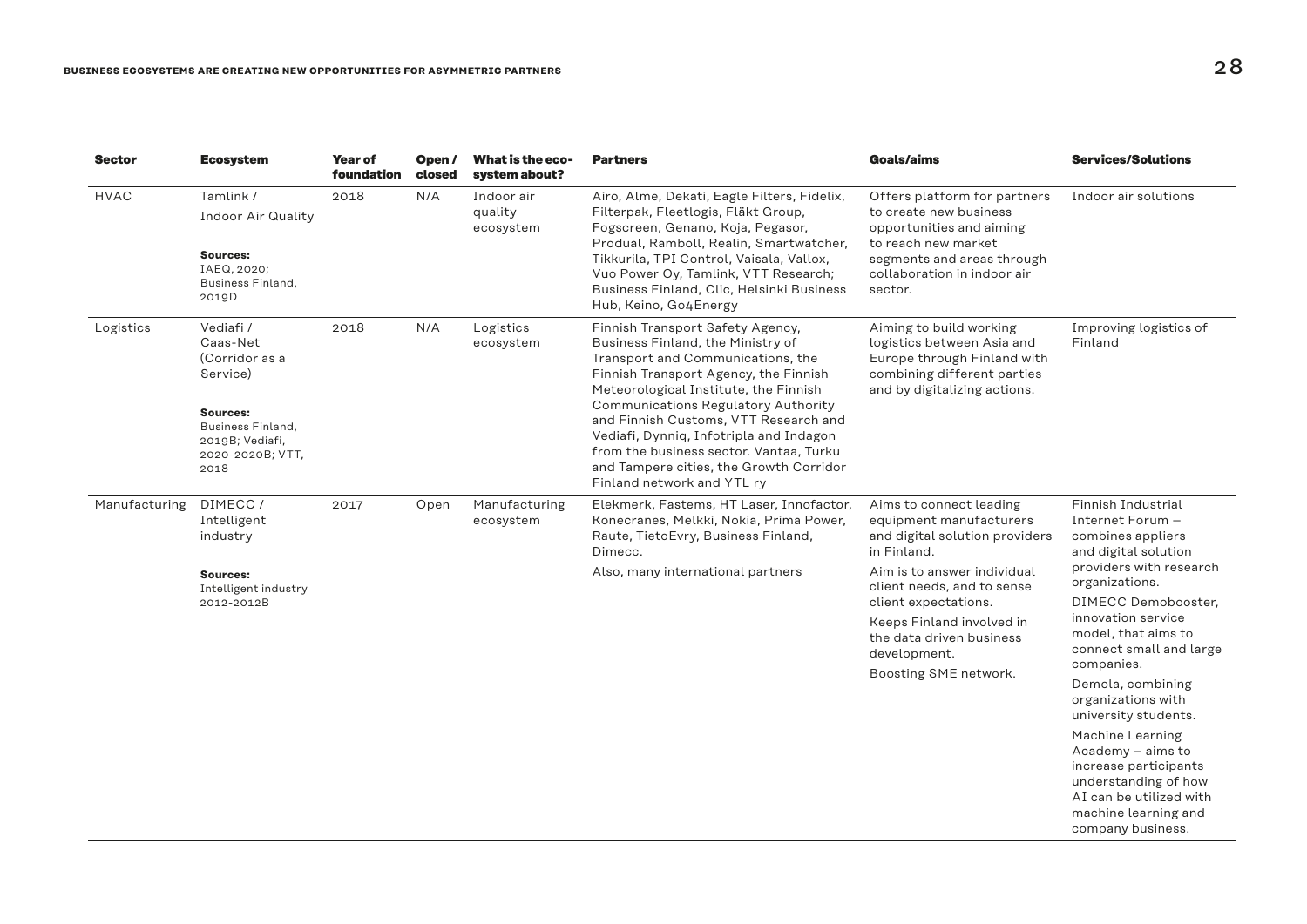| <b>Sector</b> | <b>Ecosystem</b>                                            | <b>Year of</b><br>foundation | Open/<br>closed | What is the eco-<br>system about?          | <b>Partners</b>                                                                                                                                                                                                                                                                                                                                                                                                                                                                                                              | Goals/aims                                                                                                                            | <b>Services/Solutions</b>                                                      |
|---------------|-------------------------------------------------------------|------------------------------|-----------------|--------------------------------------------|------------------------------------------------------------------------------------------------------------------------------------------------------------------------------------------------------------------------------------------------------------------------------------------------------------------------------------------------------------------------------------------------------------------------------------------------------------------------------------------------------------------------------|---------------------------------------------------------------------------------------------------------------------------------------|--------------------------------------------------------------------------------|
| Manufacturing | AirFaas/<br>N/A<br>Combi Works                              |                              | Open            | Platform<br>ecosystem for<br>manufacturing | Manufacturing companies, not named.                                                                                                                                                                                                                                                                                                                                                                                                                                                                                          | Aims to offer production<br>facilities globally by offering<br>portal for it.                                                         | Offers access for small<br>operators to larger<br>providers services.          |
|               | Sources:<br>Business Finland,<br>2018, Combi Works,<br>2020 |                              |                 |                                            |                                                                                                                                                                                                                                                                                                                                                                                                                                                                                                                              | Combine accounting,<br>logistics, production,<br>control systems, funding,<br>and insurance systems in<br>manufacturing sector.       | Air FaaS is factory as<br>a service, AirBnB of<br>manufacturing.               |
| Manufacturing | BatCircle / Aalto<br>University                             | N/A                          | N/A             | Circular<br>ecosystem of                   | 4 universities, 2 research centres, 8 large<br>companies, 15 SMEs, 2 cities                                                                                                                                                                                                                                                                                                                                                                                                                                                  | Ecosystem operating in<br>manufacturing industry, aims                                                                                | Aims to make strong<br>bonds between                                           |
|               | Sources:<br>Batcircle, 2020                                 |                              |                 | battery metals<br>consortium               | Aalto University, Oulu University,<br>University of Eastern Finland, LUT<br>University, Geological Survey of Finland,<br>VTT Research, Boliden Ltd, Finnish<br>Minerals Group, Fortum, Freeport Cobalt,<br>Outotec, Norilsk Nickel Harjavalta,<br>AkkuSer, CrisolteQ, FENNOSCANDIAN<br>Resources, Ima Engineering, Keliber,<br>Latitude 66, Magsort, Mawson, Mine On-<br>Line Service, Mondo Minerals, Suhanko<br>Arctic Platinum, Teraloop, Terrafame,<br>Tracegrow, Vulcan Hautalampi, City of<br>Harjavalta, City of Pori | to improve the processes of<br>mining, metals and battery<br>chemicals and increase the<br>recycling of batteries.                    | companies and research<br>organizations to find new<br>business opportunities. |
| Maritime      | Dimecc/<br>One Sea<br>Ecosystem                             | 2016                         | Open            | Marine transport<br>ecosystem              | Almost 80 companies in ecosystem,<br>only few larger ones mentioned: Tieto,<br>Wärtsilä, Rolls-Royce, ABB, Awake.ai,<br><b>Business Finland, Finnpilot</b>                                                                                                                                                                                                                                                                                                                                                                   | Aiming to lead the way<br>towards of operating<br>autonomous maritime<br>ecosystem until 2025.                                        | Digital, intelligent<br>solutions for marine<br>industry                       |
|               | Sources:<br>Dimecc, 2020; One<br>Sea 2019.                  |                              |                 |                                            |                                                                                                                                                                                                                                                                                                                                                                                                                                                                                                                              | One goal is also to set new<br>standards for the industry<br>and to help the industry<br>digitalize and to create new<br>innovations. |                                                                                |
|               |                                                             |                              |                 |                                            |                                                                                                                                                                                                                                                                                                                                                                                                                                                                                                                              | Research collaboration for<br>partners.                                                                                               |                                                                                |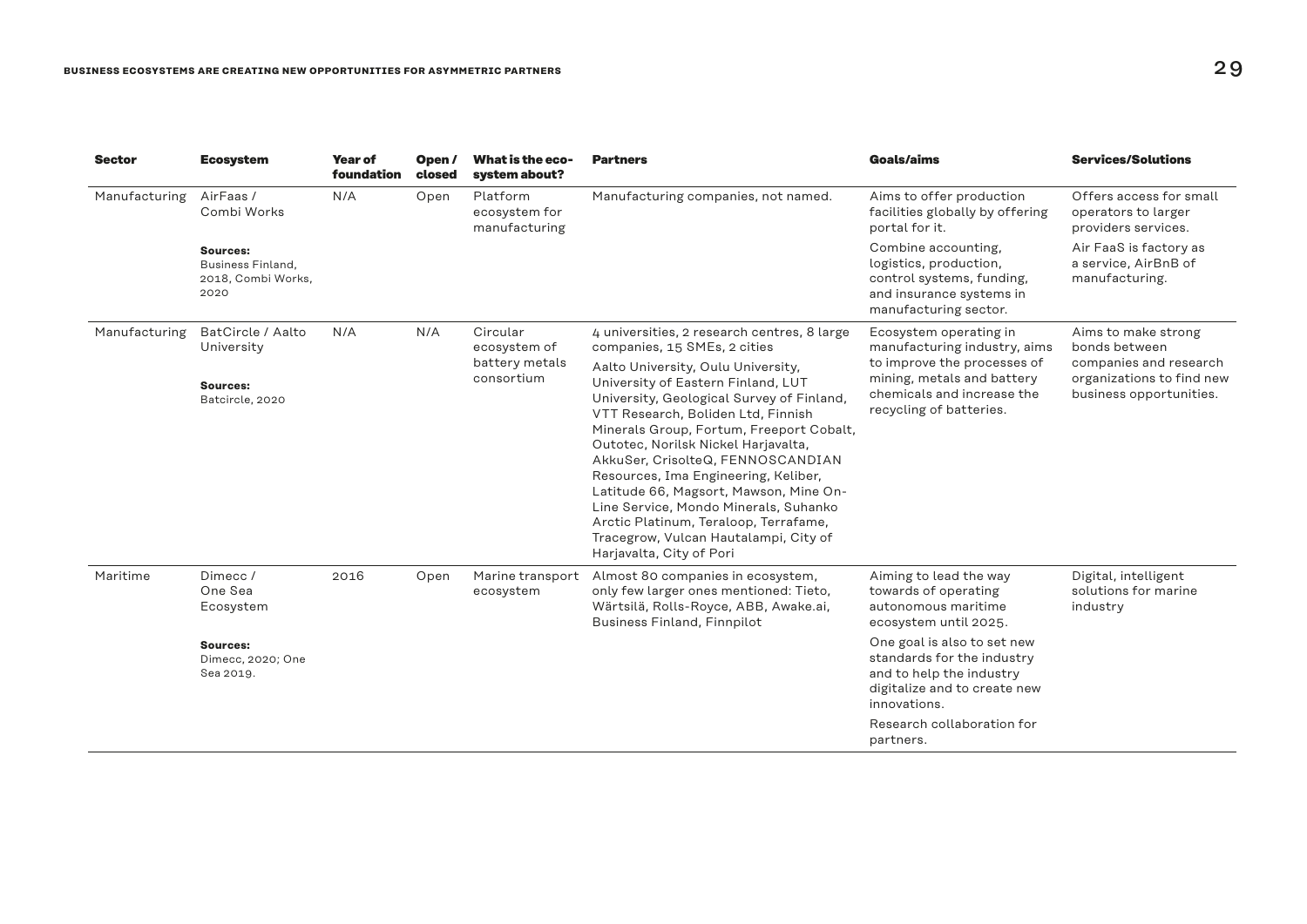| Sector                | <b>Ecosystem</b>                                                                                      | Year of<br>foundation | Open/<br>closed | What is the eco-<br>system about?                                | <b>Partners</b>                                                                                                                                                                                                                                           | Goals/aims                                                                                                                                                     | <b>Services/Solutions</b>                                                                             |
|-----------------------|-------------------------------------------------------------------------------------------------------|-----------------------|-----------------|------------------------------------------------------------------|-----------------------------------------------------------------------------------------------------------------------------------------------------------------------------------------------------------------------------------------------------------|----------------------------------------------------------------------------------------------------------------------------------------------------------------|-------------------------------------------------------------------------------------------------------|
| Maritime<br>logistics | Awake.AI                                                                                              | 2018                  | Open            | Maritime<br>logistics                                            | Vaisala, FMI, F-Secure, Fleetrange,<br>Konecranes, DEAL                                                                                                                                                                                                   | Aiming to bring maritime<br>logistic actors to same                                                                                                            | Offers digital services,<br>proactive analytics,<br>machine learning models<br>for maritime business. |
|                       | Sources:<br>Awake.AI. (2020);<br>Business Finland,<br>2019.                                           |                       |                 | ecosystem                                                        | Ecosystem also includes other parties,<br>such as Business Finland, IMB, Inmarsat<br>etc.                                                                                                                                                                 | platform, to plan, optimize<br>operations and achieve<br>goals and to become the<br>world most trusted AI port<br>platform and build global<br>ecosystem.      |                                                                                                       |
| Metallurgical         | AMET<br>Sources:<br>University of Oulu,<br>2020                                                       | 2019                  | N/A             | Metallurgical<br>ecosystem                                       | University of Oulu, Kaltio Technologies<br>Oy, Luxmet Oy, Quva Oy, Sapotech Oy,<br>Sensmet Oy, SSAB Europe Oy, University<br>of Oulu, Åbo Akademi University, Ovako                                                                                       | Aims to enable strategic<br>renewal of metal refining<br>industry, improve the<br>competitiveness of SMEs and<br>aims to promote growth of<br>export business. | Develops artificial<br>intelligence and platform-<br>based solutions in<br>metallurgical industry.    |
| Mobility              | Kyyti Group /<br><b>Smart Mobility</b><br>ecosystem<br>Sources:<br>Kyyti, 2018; Kyyti,<br>2020        | N/A                   | N/A             | Mobility<br>ecosystem                                            | LähiTapiola, r2p, PayiQ, Dat.mobility,<br>Helkama, Strafica, Ramboll, Vinka,<br>Fluidtime, Roboride, Aalto University,<br>GreenMobility, Switch, 020202, Vamos,<br>Skoda, Sitra, AVM, VTT Research                                                        | Aiming to offer mobility as a<br>service solution for transport<br>operators, corporates, and<br>municipalities.                                               | Offer a platform to plan,<br>book and pay the whole<br>intermodal travel chain.                       |
| Mobility              | The SmartRail<br>Ecosystem / Skoda<br>Transtech<br>Sources:<br>SmartRail<br>Ecosystem, 2020-<br>2020c | 2019                  | N/A             | Mobility<br>ecosystem                                            | Skoda, VTT Research, Business Finland,<br>3D Talo, LUT University, Tampereen<br>raitiotie Oy, HKL, Mipro, Mevea,<br>Ambientia, Tamware, DA-Group, EC-<br>Engineering Oy, Lumikko, Teknoware,<br>KAMK, Tampere City, Tampere University,<br>Creanex, Cinia | Aims to bring together the<br>needed partners to be able to<br>deliver transportation service<br>and co-create.                                                | Aims to offer tram-<br>integrated operations<br>and services at the<br>international market.          |
| Mobility              | Mobility as a<br>service API /<br>MaaS Global<br>Sources:<br>Whim, 2020; Yle,<br>2018.                | 2015                  | Open            | Ecosystem<br>offering all<br>transport<br>services at one<br>app | Sixt, HSL, Go by Veho, Toyota Rent a<br>Car, Hertz, Taksi Helsinki, Lähitaksi, Tier,<br>Menevä                                                                                                                                                            | Aims to offer transportation<br>services at one place<br>(including public<br>transportation, city bikes, car<br>rental, taxi services).                       | Transportation services<br>for end-customers                                                          |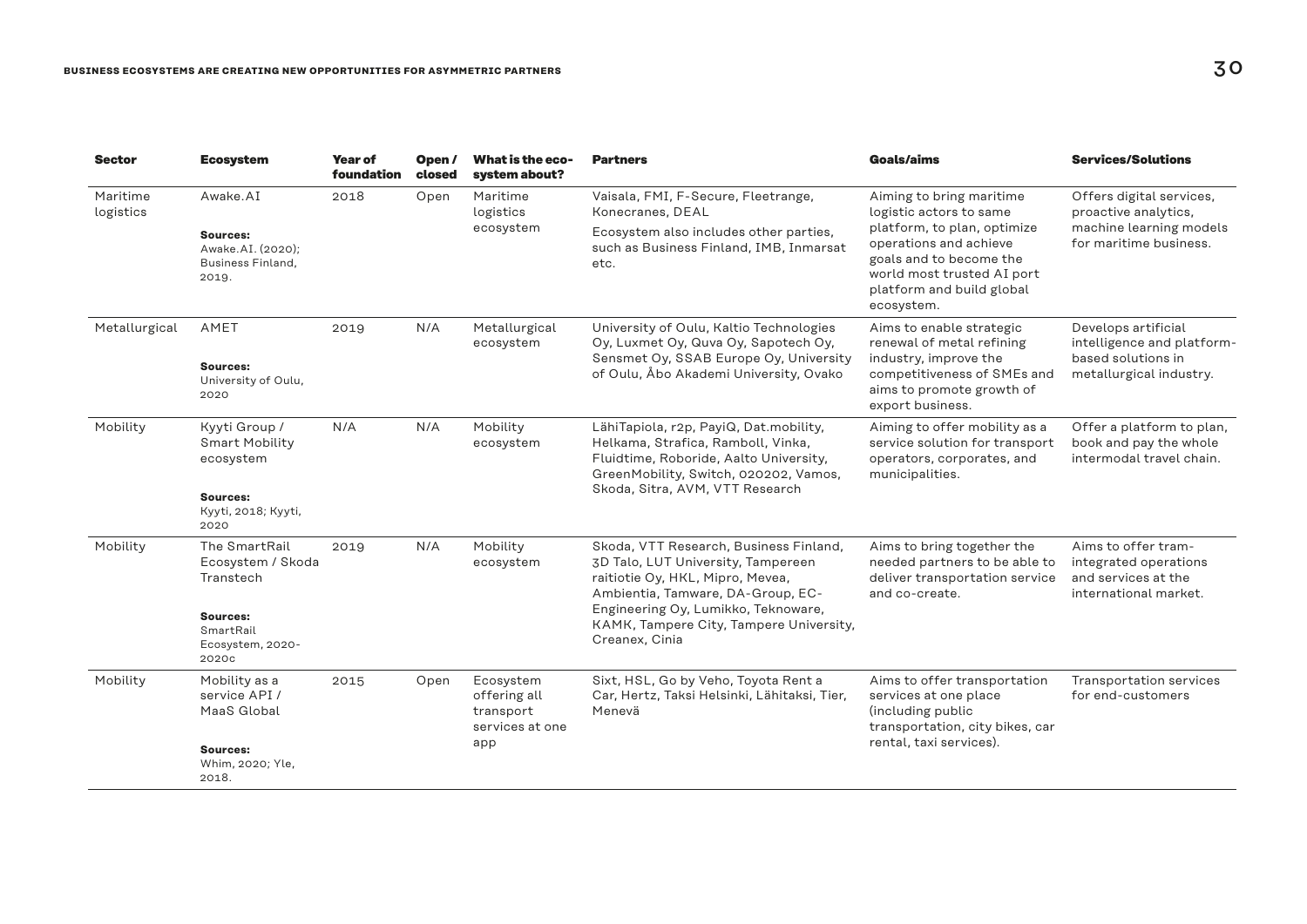| <b>Sector</b>          | <b>Ecosystem</b>                                                          | <b>Year of</b><br>foundation | Open/<br>closed                                      | What is the eco-<br>system about?       | <b>Partners</b>                                                                                      | Goals/aims                                                                                                | <b>Services/Solutions</b>                                                                              |
|------------------------|---------------------------------------------------------------------------|------------------------------|------------------------------------------------------|-----------------------------------------|------------------------------------------------------------------------------------------------------|-----------------------------------------------------------------------------------------------------------|--------------------------------------------------------------------------------------------------------|
| Teaching               | DigiOne                                                                   | 2020                         | Open                                                 | Platform<br>ecosystem for<br>teaching   | Cities, municipality, service providers,<br>technical service providers and other<br>needed partners | Aims to offer more equal<br>starting point for every<br>teacher and student.                              | Helps teachers with<br>creating study and new<br>pedagogic plans.                                      |
|                        | Sources:<br>Vantaa, 2020                                                  |                              |                                                      |                                         |                                                                                                      | Project that aims to collect<br>teaching and learning systems<br>into one nationwide digital<br>platform. | Ecosystem is currently<br>being created.                                                               |
| Technology             | ICEYE Ov /<br>Internet of<br>Locations                                    | 2019                         | Open                                                 | Satellite data<br>ecosystem             | Information not found                                                                                | Aims to offer satellite data.<br>that can be tuned into<br>actionable information.                        | Solutions for many<br>different industries.<br>such as for insurance,<br>financial, energy, utilities, |
|                        | Sources:<br>Business Finland,<br>2018B; ICEYE 2018;<br><b>ICEYE, 2020</b> |                              |                                                      |                                         |                                                                                                      |                                                                                                           | mining, maritime, security<br>industries and for civil<br>government                                   |
| Technology             | SILO.AI<br>Sources:                                                       | 2017                         | N/A                                                  | Artificial<br>intelligence<br>ecosystem | Information not found                                                                                | Aims to build infrastructure<br>where building AI is easier<br>in the future. It contains                 | Offers AI solutions for<br>companies from different<br>industries.                                     |
|                        | SILO.AI, 2020;<br>Business Finland,<br>2018.                              |                              |                                                      |                                         |                                                                                                      | AI-model library and helps<br>sharing data between<br>partners.                                           |                                                                                                        |
| Travel and<br>mobility | FIT ME! Co-<br>Innovation                                                 | 2019                         | Open                                                 | Data sharing<br>platform                | Information not found                                                                                | Platform for open data.                                                                                   | Combining different<br>actors from mobility and<br>travel sectors.                                     |
|                        | Sources:<br>Trans Digi, 2020                                              |                              | ecosystem<br>for travel<br>and mobility<br>services. |                                         | Aims to develop sustainable<br>growth of international<br>individual tourism.                        |                                                                                                           |                                                                                                        |